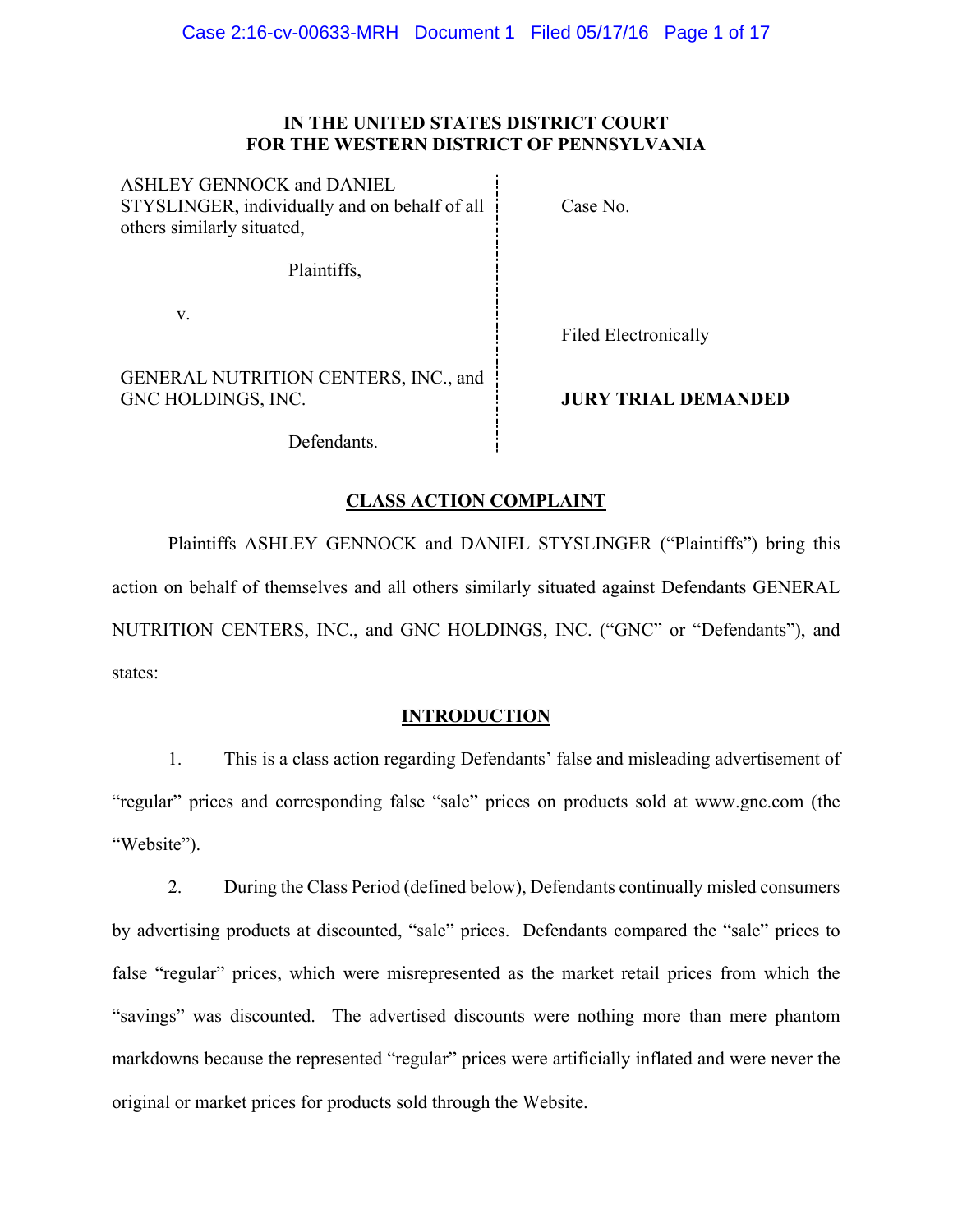#### Case 2:16-cv-00633-MRH Document 1 Filed 05/17/16 Page 2 of 17

3. Defendants convey their deceptive pricing through their Website. Specifically, Defendants represent that certain products once were offered at a "regular" price, which represents the products former or market price, but now, are being offered at "sale" prices.

4. The "regular" price, however, never existed. The difference between the "sale" and "regular" prices is a false savings percentage used to lure consumers into purchasing products they believe are significantly discounted.

5. Through their false, misleading and deceptive marketing, advertising and pricing scheme, Defendants violated, and continue to violate Pennsylvania law prohibiting advertising goods for sale as discounted from former or market prices which are false, and prohibiting misleading statements about the existence and amount of price reductions. Specifically, Defendants violated, and continue to violate Pennsylvania's Unfair Trade Practices and Consumer Protection Law ("UTPCPL"), 73 P.S. 201-1, *et seq.*, the Federal Trade Commission Act ("FTCA"), which prohibits "unfair or deceptive acts or practices in or affecting commerce," 15 U.S.C. § 45(a)(1), and false advertisements, 15 U.S.C. § 52(a), and other similar consumer protection statutes. Defendants' also have been unjustly enriched by and through their conduct as alleged herein.

6. Plaintiffs bring this action on behalf of themselves and other similarly situated consumers who have purchased one or more products from Defendants' Website that were deceptively represented as discounted from false former or market prices in order to halt the dissemination of this false, misleading, and deceptive price scheme, correct the false and misleading perception it has created in the minds of consumers, and obtain redress for those who have purchased these products. Plaintiffs seek damages, attorney's fees and costs, and all other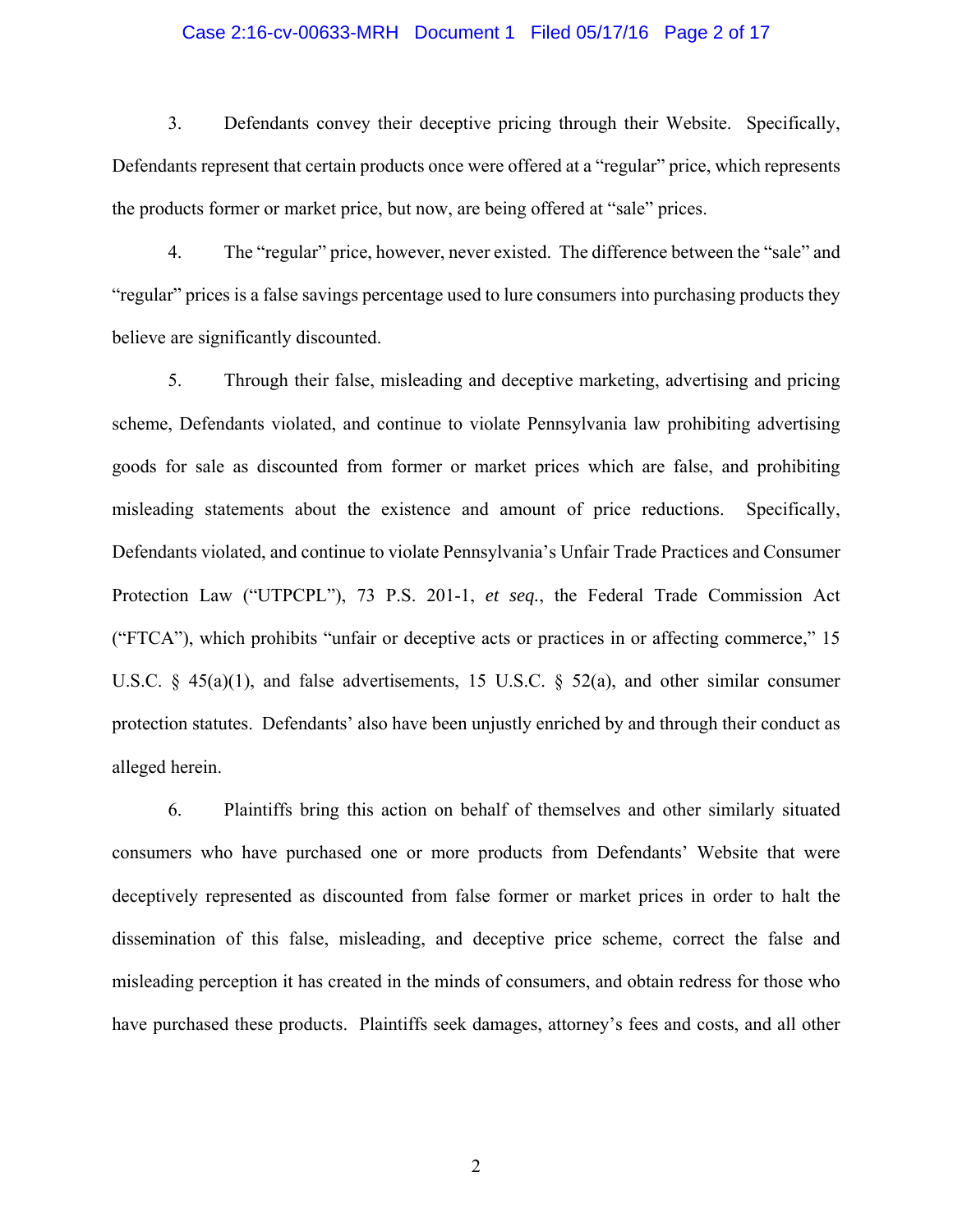#### Case 2:16-cv-00633-MRH Document 1 Filed 05/17/16 Page 3 of 17

relief deemed appropriate under the UTPCPL and similar state consumer protection laws, and restitution for Defendants' unjust enrichment.

### **JURISDICTION AND VENUE**

7. This Court has original jurisdiction of this Action pursuant to the Class Action Fairness Act, 28 U.S.C §1332 (d)(2). The matter in controversy, exclusive of interest and costs, exceeds the sum or value of \$5,000,000 and at least some members of the proposed class have a different citizenship from Defendants. There are more than 100 putative class members.

8. This Court has personal jurisdiction over Defendants because they maintain their principal place of business in Pennsylvania, regularly conduct business in Pennsylvania, and have sufficient minimum contacts in Pennsylvania. Defendants intentionally avail themselves of this jurisdiction by marketing and selling products from and within Pennsylvania to millions of consumers nationwide.

9. Venue is proper under 18 U.S.C. § 1391(a) because Defendants' principal place of business is in this District and a substantial part of the events, acts, and omissions giving rise to Plaintiffs' claims occurred in this District.

#### **PARTIES**

10. Plaintiff Ashley Gennock, at all relevant times hereto, was and is a resident and citizen of Pennsylvania.

11. Plaintiff Daniel Styslinger, at all relevant times hereto, was and is a resident and citizen of Pennsylvania.

12. Defendant General Nutrition Centers, Inc. is a Delaware Corporation headquartered in Pittsburgh, Pennsylvania.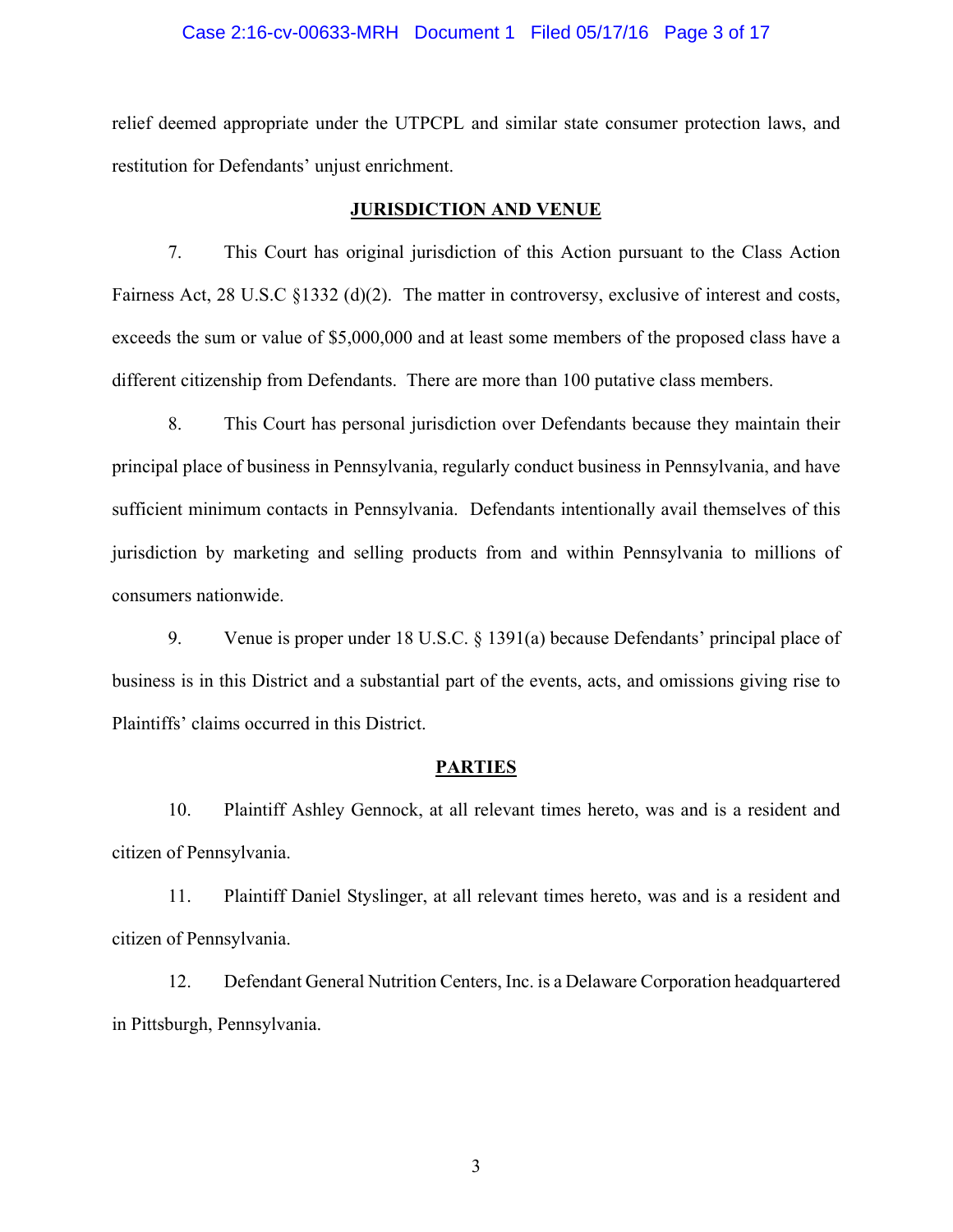#### Case 2:16-cv-00633-MRH Document 1 Filed 05/17/16 Page 4 of 17

13. Defendant GNC Holdings, Inc. is a Delaware Corporation headquartered in Pittsburgh, Pennsylvania.

14. Defendants operate www.gnc.com, and are one of the largest retailers of supplements, and health and diet products in the world.

## **STATEMENT OF FACTS**

15. On www.gnc.com, Defendants offer consumers myriad products for sale, including supplements, and health and diet products.

16. When a consumer searches a product, GNC displays a catalog of products responsive to the customer's request. Each product contains a title, and among other things, pricing information.

17. For all "on sale" products, Defendants uniformly display two prices: 1) the "Regular Price"; and 2) the "Sale Price." The "Regular Price" is presented in grey font and is smaller than the "Sale Price," which is presented in red font. The "Regular Price" is found immediately above the "Sale Price."

18. When a customer selects a product from the catalog of relevant products, they are directed to a webpage for the specific product selected. This page displays specific information about the selected product, including its name, price, description, facts and ingredients.

19. For all "on sale" products, Defendants prominently and uniformly display in the middle of the page the discount pricing information. The regular price is displayed as "Price" in black font and contains a strikethrough. The "Sale Price" is displayed immediately below in red font. Identical to the catalog display, the "Price" with a strikethrough is larger than the "Sale Price."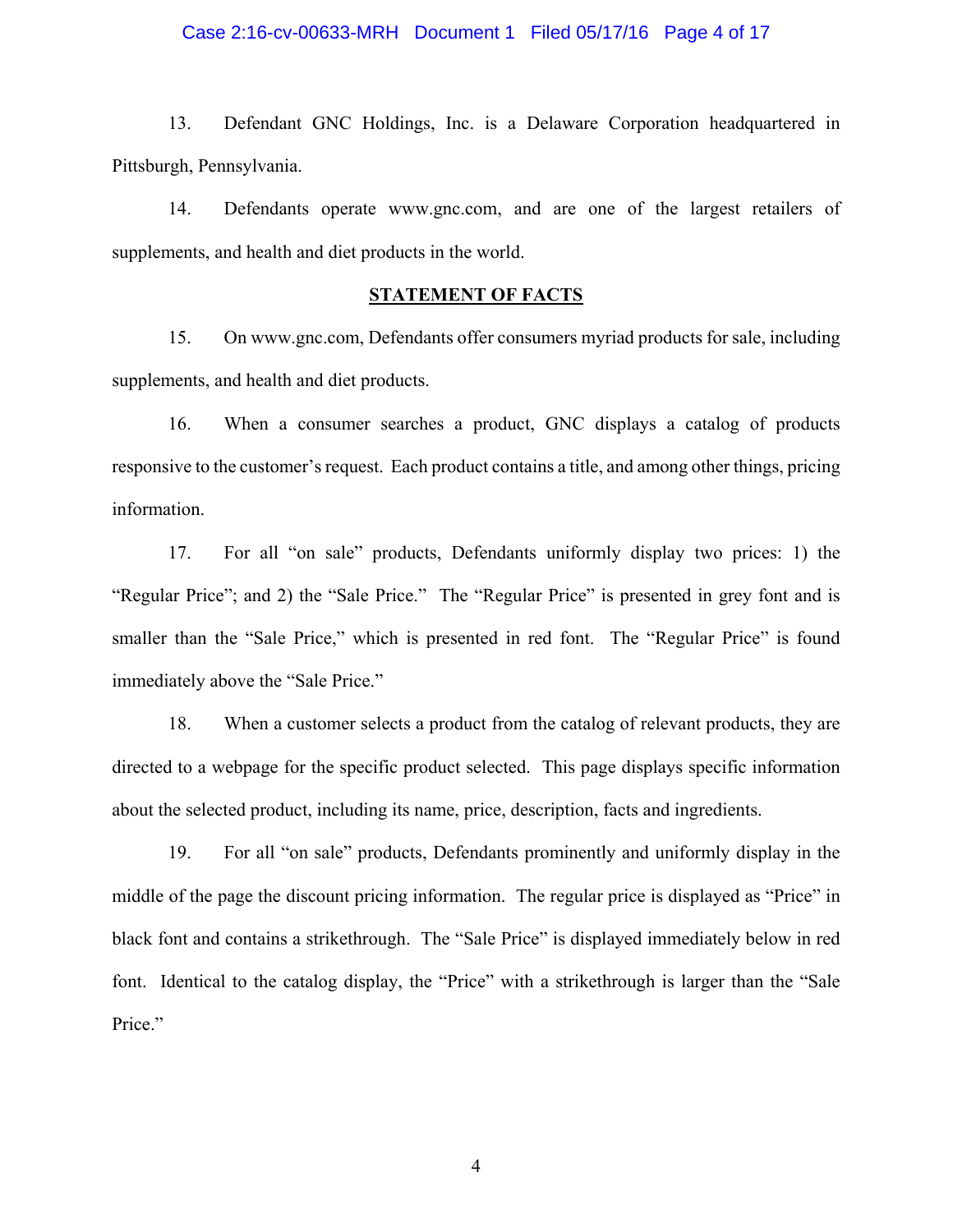#### Case 2:16-cv-00633-MRH Document 1 Filed 05/17/16 Page 5 of 17

20. Defendants' pricing information regarding its "on sale" products is false, misleading and deceptive because the "sale" price is the same as, or above, the products' actual market and/or former price, and the "regular" price is a false price at which the product was never sold. Indeed, many, if not all of the "on sale" products located on Defendants' Website have never been sold at their "regular" price.

21. On or around April 27, 2016, Plaintiff Gennock visited Defendants' Website to purchase products. Upon examining a whey protein product, she observed that it was offered at a sale price of \$29.99, discounted from a regular price of \$53.99. Believing that she was receiving a significant value by purchasing the whey protein product for \$29.99, when it originally was priced at \$53.99, Plaintiff decided to purchase the product, entered her personal information into Defendants' Website, and did in fact purchase the product.

22. Specifically relying upon Defendants' misrepresentations, and false and deceptive advertising, Plaintiff Gennock purchased an item for what she believed was over 40% off from the original retail and/or market price. The price display indicated the "regular" price of the item was close to twice as much as the discounted price. The purported "regular" price, and corresponding price discounts and savings, however, were false, misleading and deceptive, as the prevailing retail/market price for the item was never the "regular" price advertised by Defendants and Defendants have never sold the product at its purported "regular" price.

23. On or around April 27, 2016, Plaintiff Styslinger visited Defendants' Website to purchase products. Upon examining a whey protein product, he observed that it was offered at a sale price of \$29.99, discounted from a regular price of \$49.99. Believing that he was receiving a significant value by purchasing the whey protein product for \$29.99, when it original was priced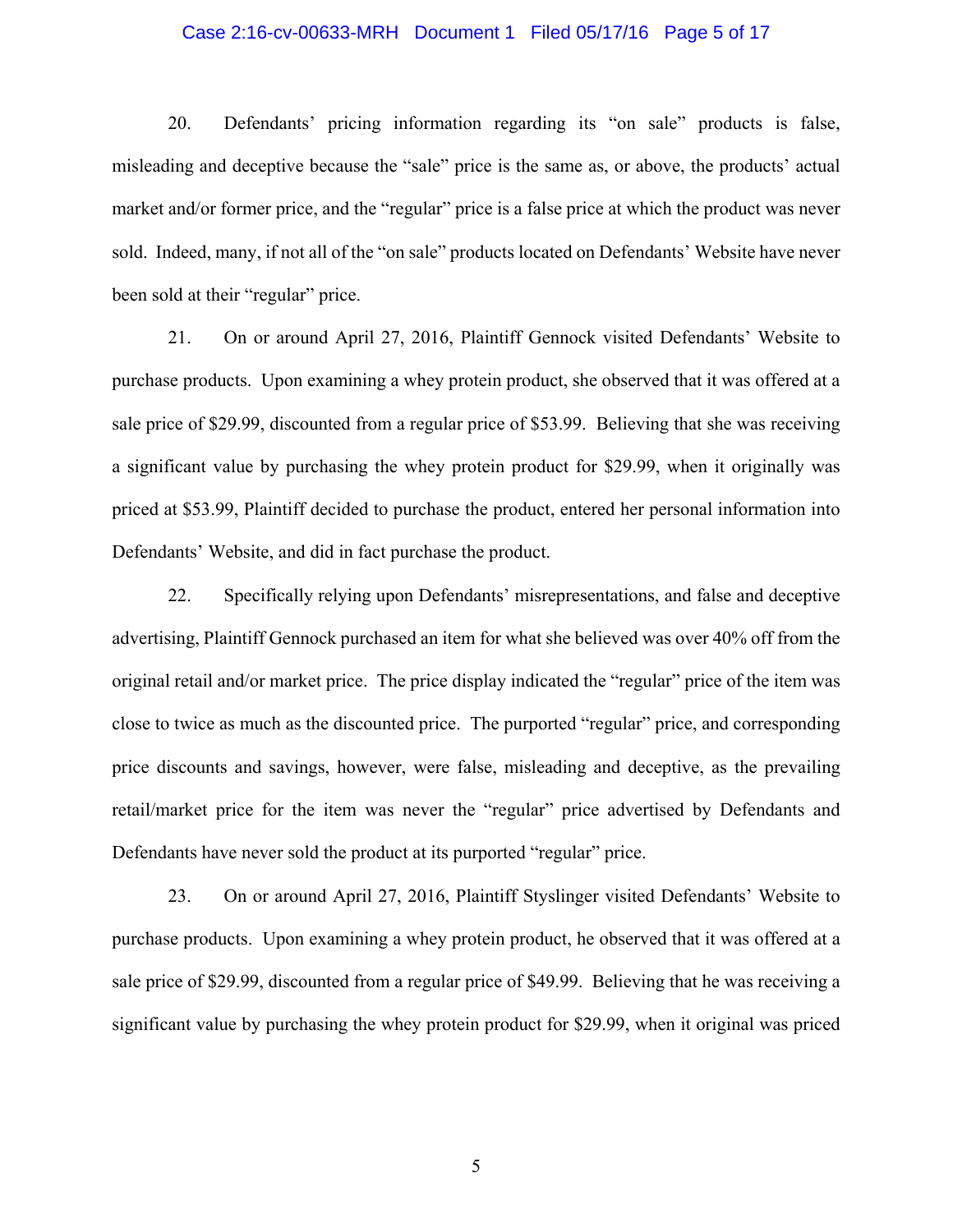#### Case 2:16-cv-00633-MRH Document 1 Filed 05/17/16 Page 6 of 17

at \$49.99, Plaintiff decided to purchase the product, entered his personal information into Defendants' Website, and did in fact purchase the product.

24. Specifically relying upon Defendants' misrepresentations, and false and deceptive advertising, Plaintiff Styslinger purchased an item for what he believed was approximately 40% off from the original retail and/or market price. The price display indicated the "regular" price of the item was close to twice as much as the discounted price. The purported "regular" price, and corresponding price discounts and savings, however, were false, misleading and deceptive, as the prevailing retail/market price for the item was never the "regular" price advertised by Defendants and Defendants have never sold the product at its purported "regular" price.

25. Plaintiffs would not have purchased the items without the misrepresentations made by Defendants. Furthermore, Plaintiffs could have purchased their items at a lower cost had Defendants' conduct not deceived them into believing that Defendants' products were being sold at a discount. Plaintiffs have been personally victimized by and suffered economic injury as a direct result of Defendants' unlawful, unfair, and fraudulent conduct.

26. Further, Defendants' conduct is deceptive because it leads consumers, including Plaintiffs and the class, to believe that Defendants' products are regularly sold at the high "regular" prices, but now are being sold at the substantially lower "sale" prices. This deceives consumers into believing that they are receiving a bargain on their purchase, when in fact, they are merely purchasing a product at, or above, its actual market price. If consumers, including Plaintiffs and the class, knew that Defendants' products were not on sale, but actually, were being sold at, or above, their market prices, they would not purchase those products.

27. Defendants know that their comparative price advertising is false, deceptive, and misleading.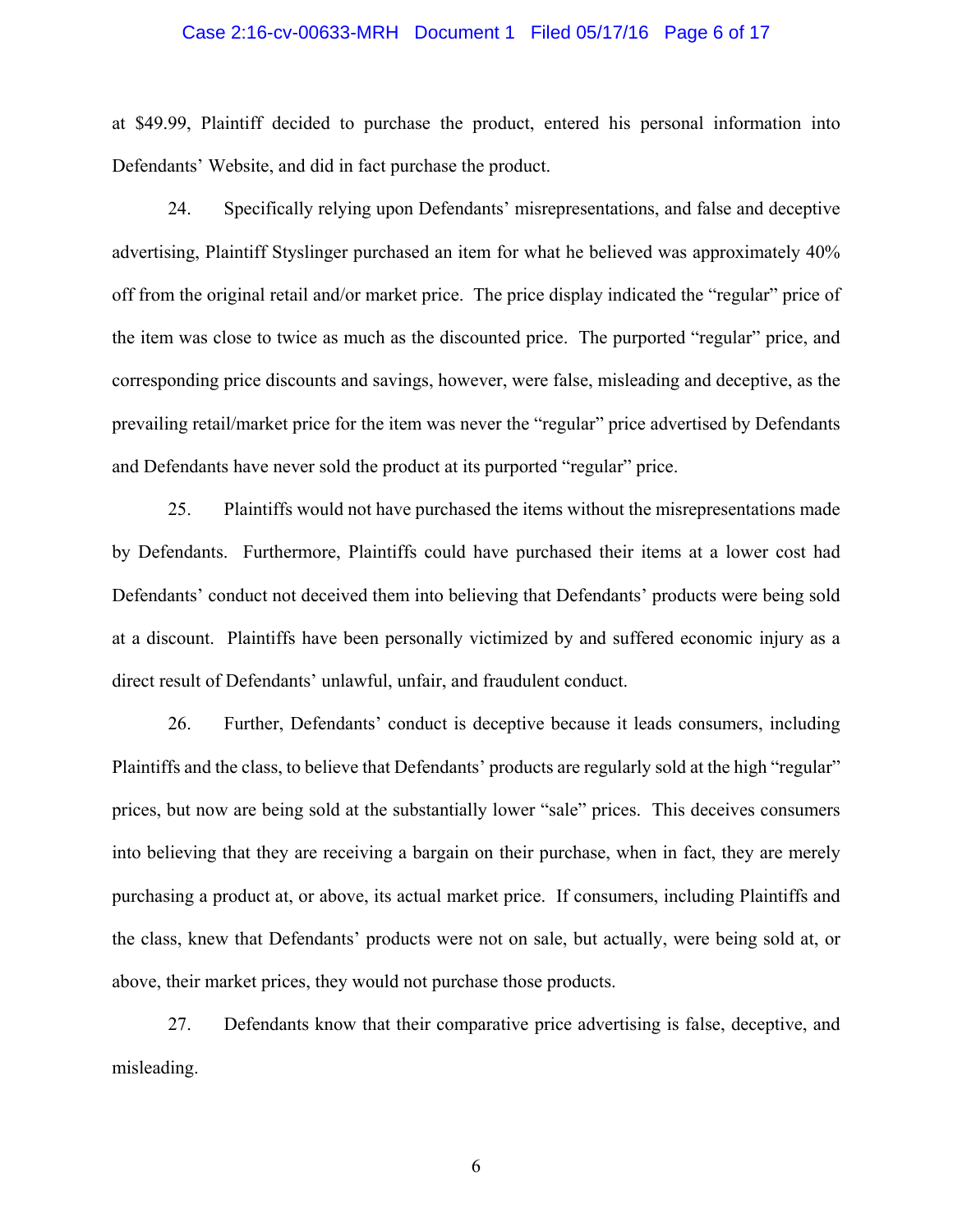## Case 2:16-cv-00633-MRH Document 1 Filed 05/17/16 Page 7 of 17

28. Defendants fraudulently concealed from and intentionally failed to disclose to Plaintiffs and other members of the proposed class the truth about the advertised "sale" prices and former "regular" prices.

29. At all relevant times, Defendants have been under a duty to Plaintiffs and the proposed class to disclose the truth about their false price discounts.

30. Plaintiffs and the class members relied upon Defendants' artificially inflated "regular" prices and false discounts when purchasing items from Defendants' Website. Plaintiffs and the class members would not have made such purchases but for Defendants' representations of fabricated "regular" prices and false discounts.

31. Plaintiffs and the class reasonably and justifiably acted and relied on the substantial price differences that Defendants advertised, and made purchases believing that they were receiving a substantial discount on an item of greater value than it actually was. Plaintiffs, like other class members, were lured in, relied on, and damaged by these pricing schemes that Defendants carried out.

32. Defendants intentionally concealed and failed to disclose material facts regarding the truth about false former price advertising in order to provoke Plaintiffs and the proposed class to purchase Defendants' products from its Website.

### **CLASS ALLEGATIONS**

33. Plaintiffs bring this action on behalf of themselves and all other similarly situated class members pursuant to Rule 23(a), (b)(2) and (b)(3) of the Federal Rules of Civil Procedure, and seek to certify the following multi-state class:

All individuals who, within the applicable statute of limitations preceding the filing of this action, purchased products at a discount through Defendants' Website in states that have laws similar to the UTPCPL and Pennsylvania's unjust enrichment laws.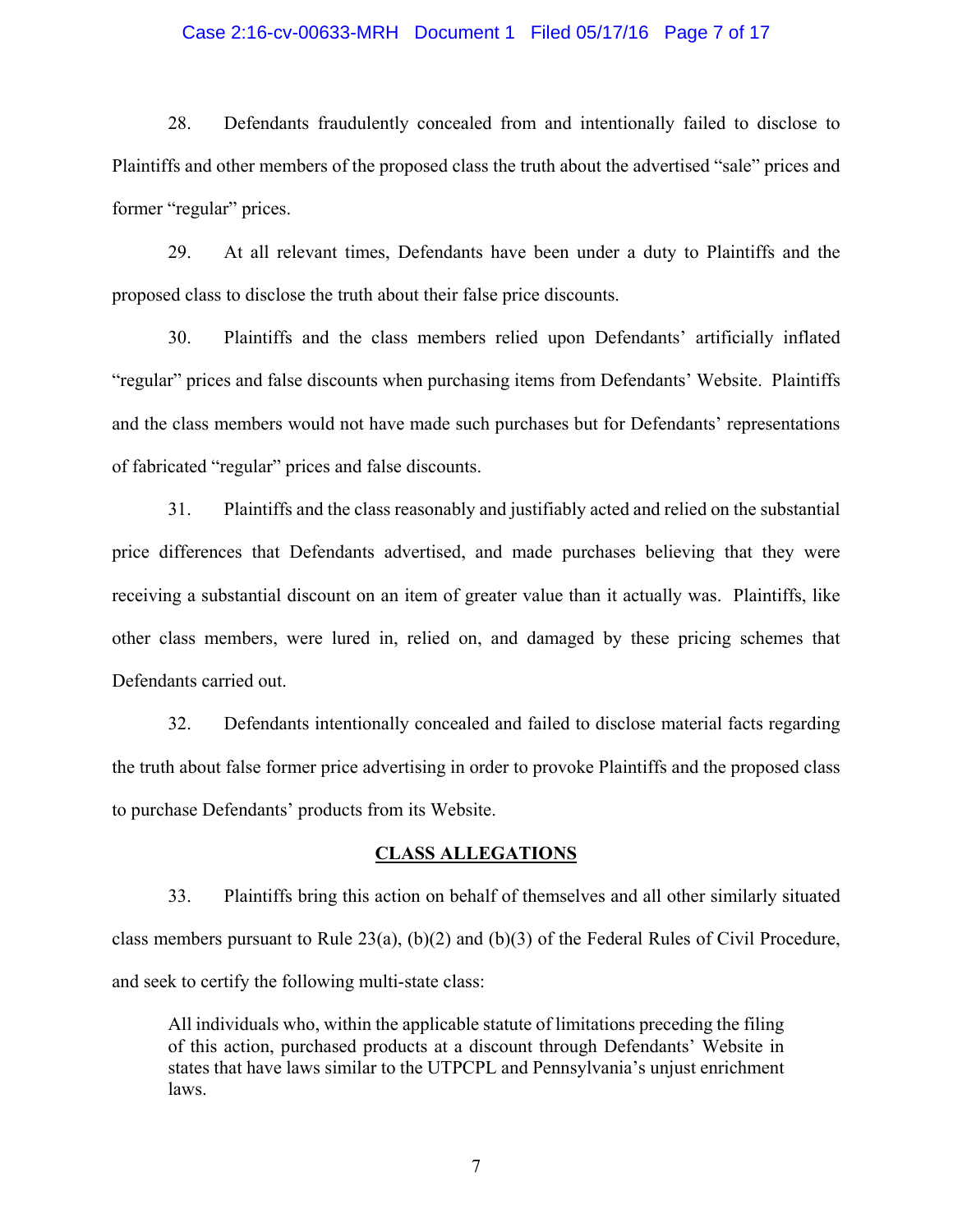34. In the alternative, Plaintiffs seek to certify the following state-wide class:

All individuals in the State of Pennsylvania who, within the applicable statute of limitations preceding the filing of this action, purchased products at a discount through Defendants' Website.

35. Excluded from the classes are Defendants, as well as their officers, employees, agents or affiliates, and any judge who presides over this action, as well as all past and present employees, officers and directors of any of the Defendants. Plaintiffs reserve the right to expand, limit, modify, or amend this class definition, including the addition of one or more subclasses, in connection with their motion for class certification, or at any other time, based upon, *inter alia*, changing circumstances and/or new facts obtained during discovery.

36. *Numerosity*: The class members are so numerous that joinder of all members is impracticable. Plaintiffs are informed and believe that the proposed class contain hundreds of thousands of individuals who have been damaged by Defendants' conduct as alleged herein. The precise number of class members is unknown to Plaintiffs.

37. *Ascertainability*: The class members are ascertainable through records kept by Defendants. In order to purchase products from Defendants' Website, Plaintiffs and the class members were required to input their personal and financial information. Defendants record this information, as well as the products the class members purchased when they entered their personal information, in internal databases.

38. *Existence and Predominance of Common Questions of Law and Fact*: This action involves common questions of law and fact, which predominate over any questions affecting individual class members. These common legal and factual questions include, but are not limited to, the following: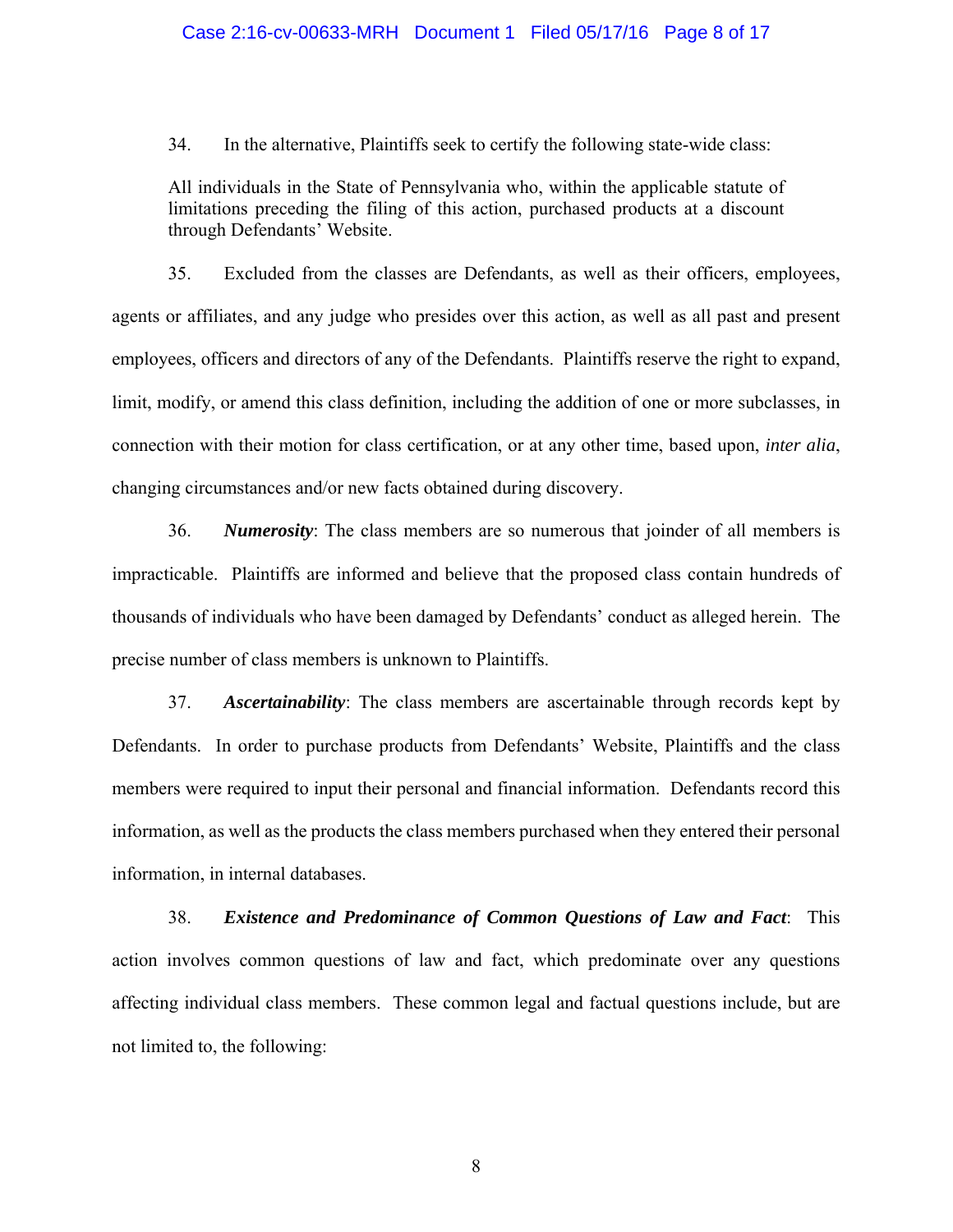- a. Whether, during the Class Period, Defendants used false "regular" price displays and falsely advertised price discounts on products offered through their Website;
- b. Whether, during the Class Period, the "regular" prices advertised by Defendants were the prevailing market prices for the products sold on their Website during the three months period preceding the dissemination and/or publication of the advertised former prices;
- c. Whether Defendants' alleged conduct constitutes violations of the laws asserted;
- d. Whether other states have laws sufficiently similar to the UTPCPL and Pennsylvania's unjust enrichment laws, and whether these laws provide similar relief to aggrieved individuals;
- e. Whether Defendants engaged in unfair, unlawful, false, misleading or deceptive advertising;
- f. Whether Plaintiffs and class members are entitled to damages and the proper measure of that loss; and
- g. Whether an injunction is necessary to prevent Defendants from continuing to use false, misleading or illegal price comparison.

39. *Typicality*: Plaintiffs' claims are typical of the claims of the members of the class because, *inter alia*, all class members have been deceived (or were likely to be deceived) by Defendants' false and deceptive price advertising scheme, as alleged herein. Plaintiffs are advancing the same claims and legal theories on behalf of themselves and all members of the class.

40. *Adequacy*: Plaintiffs will fairly and adequately protect the interests of the members of the class. Plaintiffs have retained counsel experienced in complex consumer class action litigation, and Plaintiffs intend to prosecute this action vigorously. Plaintiffs have no antagonistic or adverse interest to those of the class.

41. *Superiority*: The nature of this action and the nature of laws available to Plaintiffs and the class make the use of the class action format a particularly efficient and appropriate procedure to afford relief for themselves and the class for the wrongs alleged. The damages or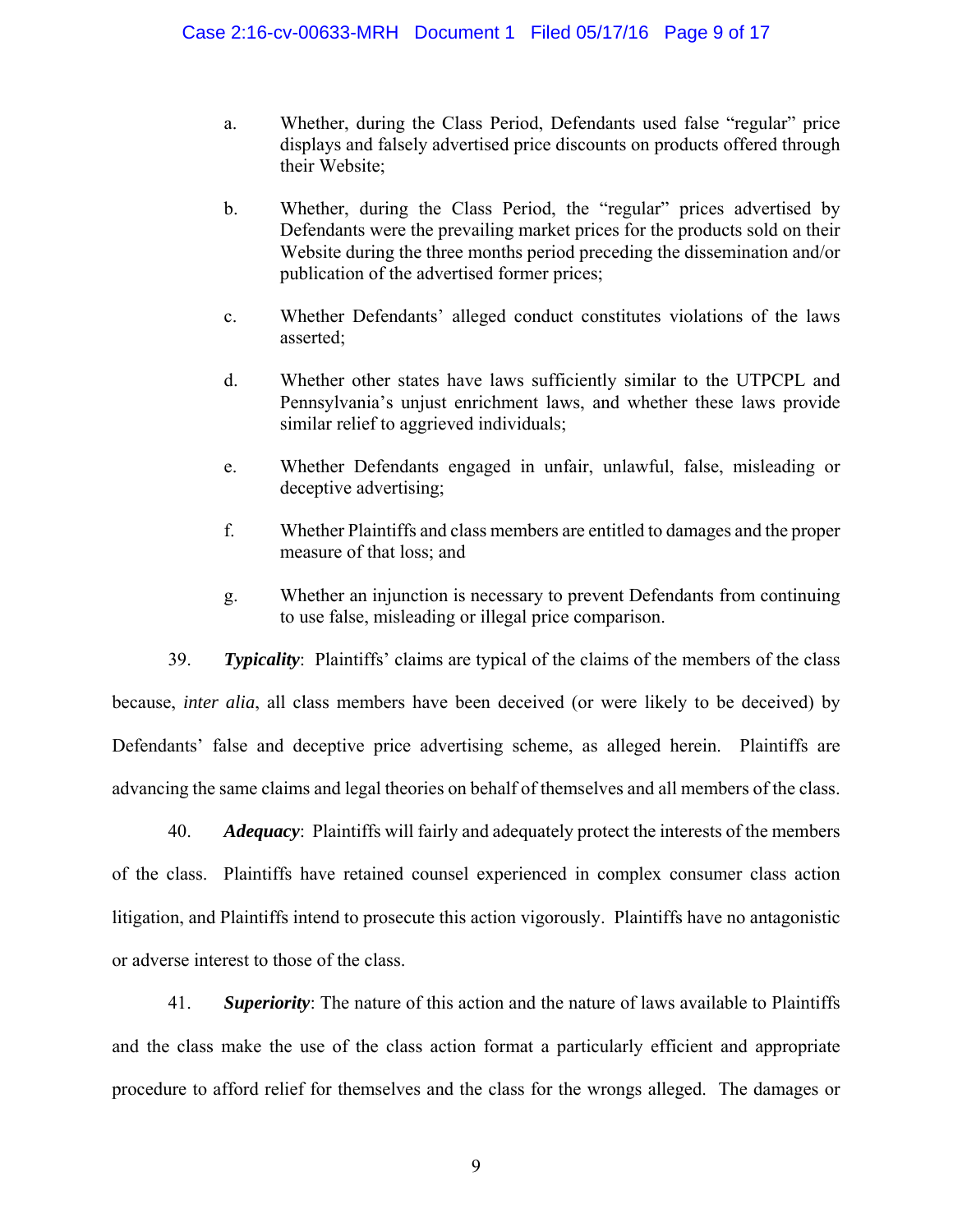#### Case 2:16-cv-00633-MRH Document 1 Filed 05/17/16 Page 10 of 17

other financial detriment suffered by individual class members is relatively modest compared to the burden and expense that would be entailed by individual litigation of their claims against Defendants. It would thus be virtually impossible for Plaintiffs and class members, on an individual basis, to obtain effective redress for the wrongs done to them. Absent class action litigation, class members and the general public would not likely recover, or would not likely have the chance to recover damages, and Defendants will be permitted to retain the proceeds of their fraudulent and deceptive misdeeds.

42. All class members, including Plaintiffs, were exposed to one or more of Defendants' misrepresentations or omissions of material fact claiming that former "regular" advertised prices were in existence. Due to the scope and extent of Defendants' consistent false price advertising scheme, disseminated in a years-long campaign to Pennsylvania consumers via Defendants' Website, it is reasonable to infer that such misrepresentations or omissions of material fact were uniformly made to all members of the class. In addition, it is reasonable to presume that all class members, including Plaintiffs, affirmatively acted in response to the representations contained in Defendants' false advertising scheme when purchasing products from Defendants' Website.

43. *Choice of Law (Consumer Protection)*: In regards to Plaintiffs consumer protection claims, forty states and the District of Columbia, similar and in addition to Pennsylvania's UTPCPL, have enacted consumer protection laws designed to protect consumers against unfair and deceptive acts and practices. The products sold on Defendants' Website constitute products or goods under these laws, and the consumers who purchased these products qualify as consumers or persons under these laws. Furthermore, Defendants' conduct is illegal under these statutes as it constitutes as deceptive and/or unfair, or is specifically prohibited by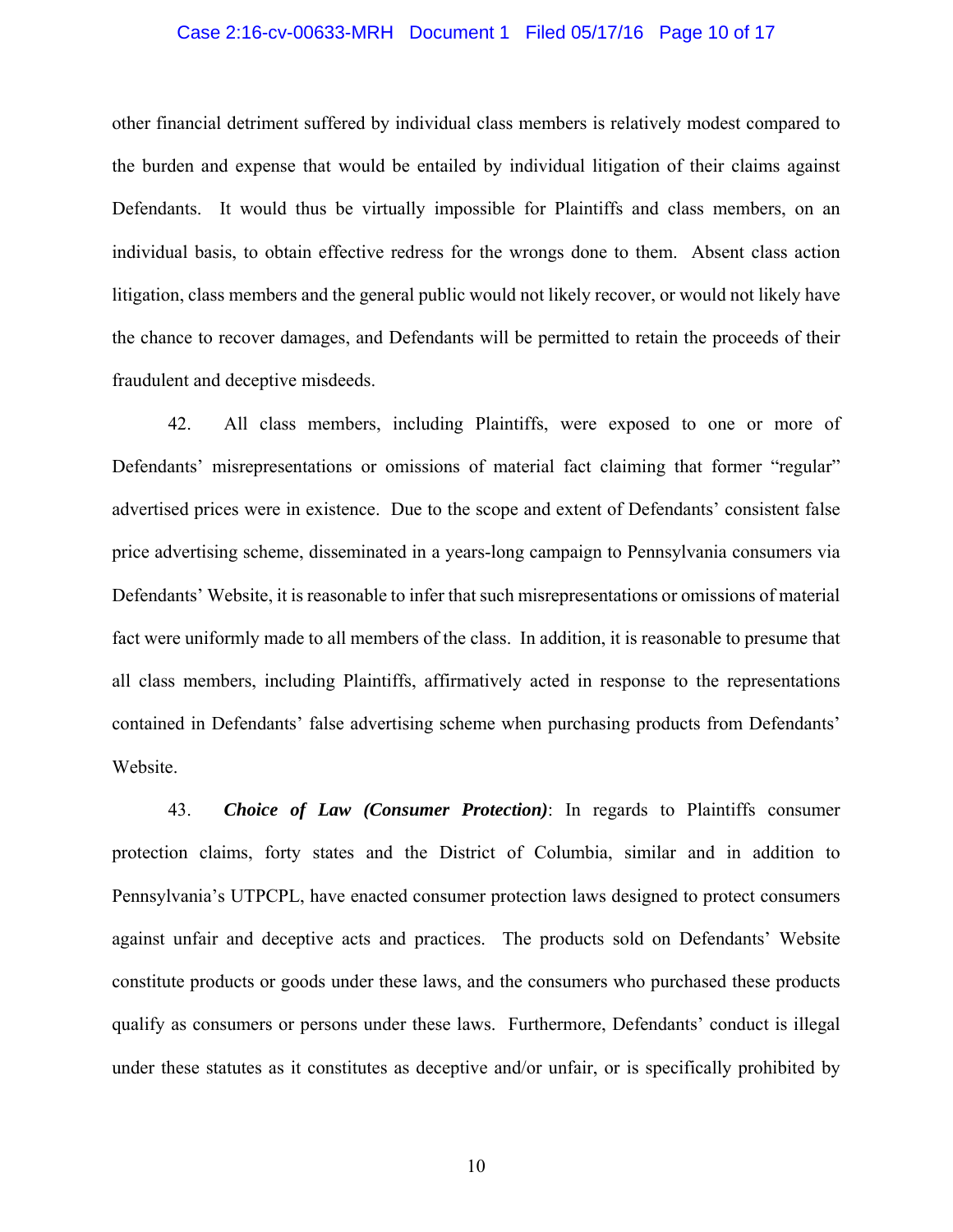## Case 2:16-cv-00633-MRH Document 1 Filed 05/17/16 Page 11 of 17

these statutes. Finally, these statutes provide a private right of redress to consumers for the losses they have suffered as a result of Defendants' prohibited conduct. Accordingly, Plaintiffs' claims under the UTPCPL are sufficiently similar to the consumer protection laws of these jurisdictions. The jurisdictions with consumer protection laws similar to Pennsylvania are:

- a. Alabama Deceptive Trade Practices Act, Ala. Code § 8-19-1, *et seq.*;
- b. Alaska Unfair Trade Practices and Consumer Protection Act, Alaska Stat. § 45.50.471, *et seq.*;
- c. Arkansas Deceptive Trade Practices Act, Ark. Code Ann. § 4-88-101, *et seq*.;
- d. California Consumers Legal Remedies Act, Cal. Civ. Code § 1750, *et seq*. and California's Unfair Competition Law, Cal. Bus. & Prof. Code § 17200, *et seq*.;
- e. Colorado Consumer Protection Act, Colo. Rev. Stat. § 6-1-101, *et seq*.;
- f. Connecticut Unfair Trade Practices Act, Conn. Gen. Stat. §42-110a, *et seq*.;
- g. Delaware Consumer Fraud Act, Del. Code Ann. tit. 6, §2511, *et seq*.;
- h. District of Columbia Consumer Protection Procedures Act, D.C. Code §28- 3901, *et seq*.;
- i. Florida Deceptive and Unfair Trade Practices Act, Fla. Stat. §501.201, *et seq*.;
- j. Georgia Fair Business Practices Act, Ga. Code Ann. §10-1-390, *et seq*.;
- k. Hawaii Unfair and Deceptive Practices Act, Haw. Rev. Stat. §480-1, *et seq*. and Hawaii Uniform Deceptive Trade Practices Act, Haw. Rev. Stat. §481A-1, *et seq*.;
- l. Idaho Consumer Protection Act, Idaho Code Ann. §48-601, *et seq*.;
- m. Illinois Consumer Fraud and Deceptive Business Practices Act, 815 Ill. Comp. Stat. Ann. 505/1, *et seq*.;
- n. Kansas Consumer Protection Act, Kan. Stat. Ann. §50-623, *et seq*.;
- o. Kentucky Consumer Protection Act, Ky. Rev. Stat. Ann. §367.110, *et seq*. and Kentucky Unfair Trade Practices Act, Ky. Rev. Stat. Ann. §365.020, *et seq*.;
- p. Louisiana Unfair Trade Practices and Consumer Protection Law, La. Rev. Stat. Ann. §51:1401, *et seq*.;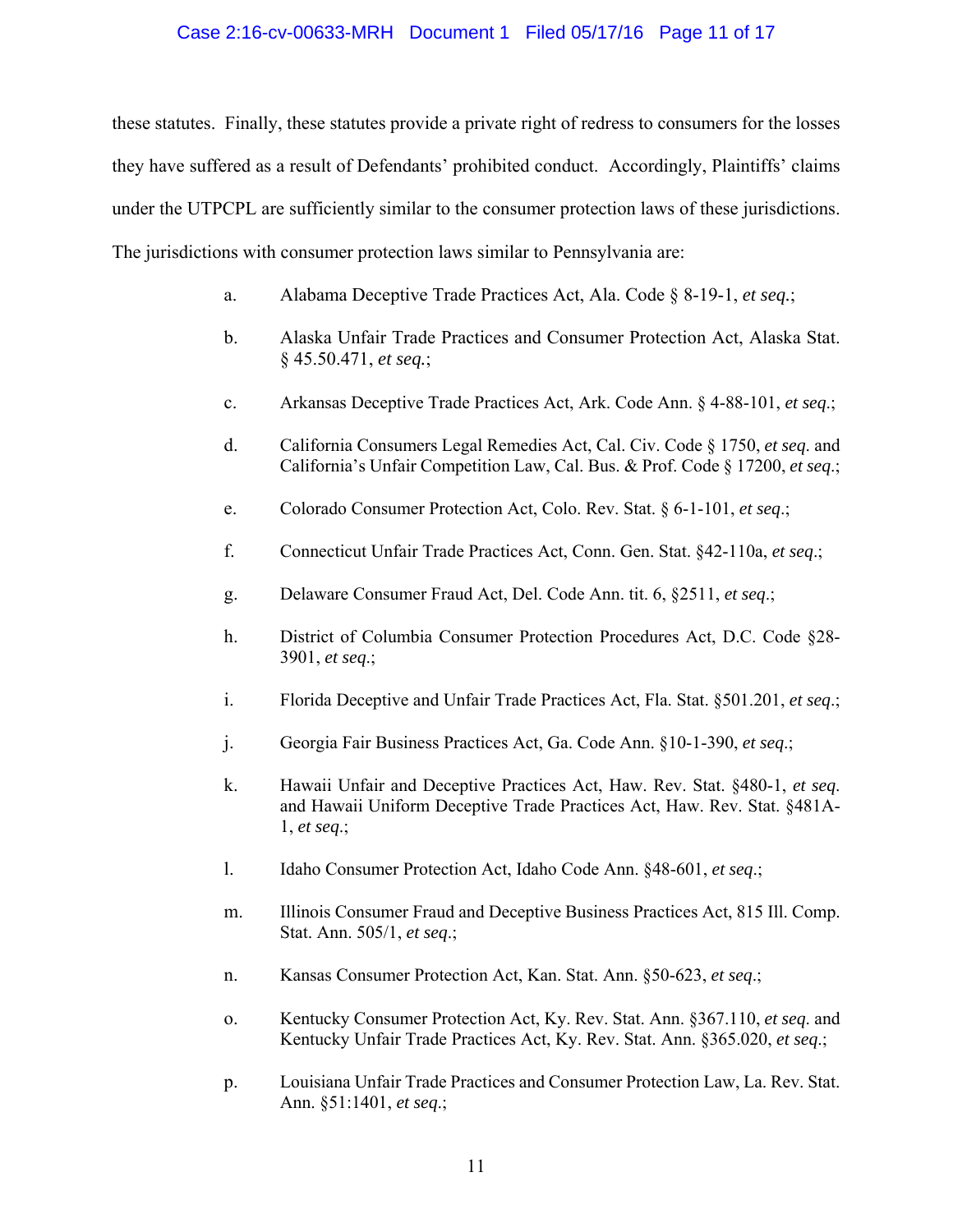- q. Maine Unfair Trade Practices Act, Me. Rev. Stat. Ann. tit. 5, §205A, *et seq*. and Maine Uniform Deceptive Trade Practices Act, Me. Rev. Stat. Ann. tit. 10, §1211, *et seq*.;
- r. Massachusetts Regulation of Business Practice and Consumer Protection Act, Mass. Gen. Laws Ann. ch. 93A, §1, *et seq*.;
- s. Michigan Consumer Protection Act, Mich. Comp. Laws §445.901, *et seq*.;
- t. Minnesota Prevention of Consumer Fraud Act, Minn. Stat. 0§325F.68, *et seq*. and Minnesota Uniform Deceptive Trade Practices Act, Minn. Stat. §325D.43, *et seq*.;
- u. Mississippi Consumer Protection Act, Miss. Code Ann. §75-24-1, *et seq*.;
- v. Missouri Merchandising Practices Act, Mo. Rev. Stat. §407.010, *et seq*.;
- w. Montana Unfair Trade Practices and Consumer Protection Act of 1973, Mont. Code Ann. §30-14-101, *et seq*.;
- x. Nebraska Consumer Protection Act, Neb. Rev. Stat. §59-1601, *et seq*. and Nebraska Uniform Deceptive Trade Practices Act, Neb. Rev. Stat. §87-301, *et seq*.;
- y. Nevada Trade Regulation and Practices Act, Nev. Rev. Stat. §598.0903, *et seq*.;
- z. New Hampshire Consumer Protection Act, N.H. Rev. Stat. §358-A:1, *et seq*.;
- aa. New Jersey Consumer Fraud Act, N.J. Stat. Ann. §56:8-1, *et seq*.;
- bb. New Mexico Unfair Practices Act, N.M. Stat. Ann. §57-12-1, *et seq*.;
- cc. New York Deceptive Acts and Practices Act, N.Y. Gen. Bus. Law §349, *et seq*.;
- dd. North Dakota Consumer Fraud Act, N.D. Cent. Code §51-15-01, *et seq*.;
- ee. Ohio Consumer Sales Practices Act, Ohio Rev. Code Ann. §§1345.02, 1345.03 and Ohio Admin. Code §§109:4-3-02, 109:4-3-03, 109:4-3-10;
- ff. Oklahoma Consumer Protection Act, Okla. Stat. tit. 15, §751, *et seq*.;
- gg. Oregon Unfair Trade Practices Act, Or. Rev. Stat §646.608(1)(e), (g);
- hh. Rhode Island Unlawful Trade Practices And Consumer Protection Act, R.I. Gen. Laws §6-13.1-1, *et seq*.;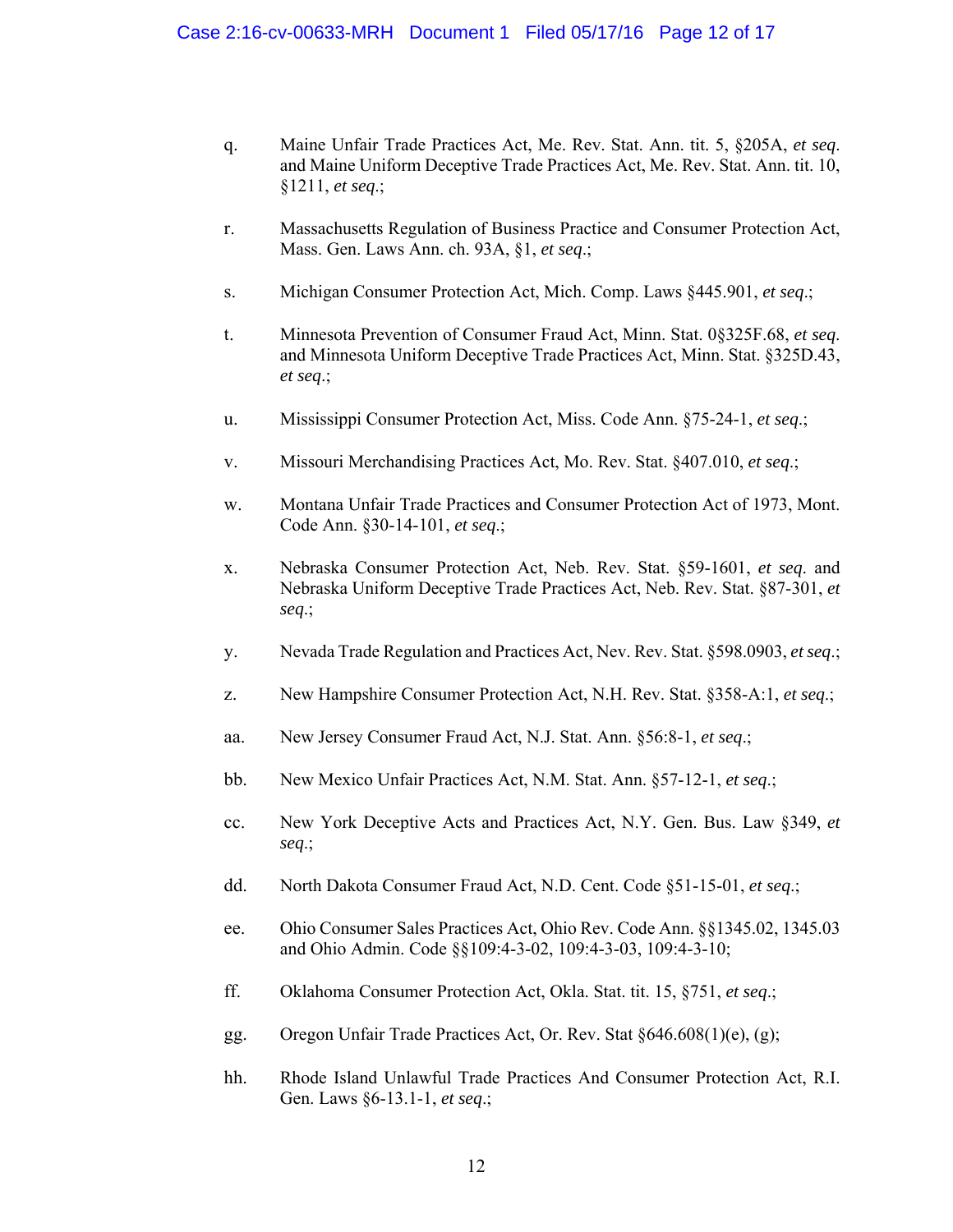- ii. South Carolina Unfair Trade Practices Act, S.C. Code Ann. §39-5-10, *et seq*.;
- jj. South Dakota's Deceptive Trade Practices and Consumer Protection Law, S.D. Codified Laws §37-24-1, *et seq*.;
- kk. Tennessee Consumer Protection Act, Tenn. Code Ann. §47-18-101, *et seq*.;
- ll. Vermont Consumer Fraud Act, Vt. Stat. Ann. tit. 9, §2451, *et seq*.;
- mm. Washington Consumer Protection Act, Wash. Rev. Code §19.86.010, *et seq*.;
- nn. West Virginia Consumer Credit and Protection Act, W. Va. Code §46A-6-101, *et seq*.; and
- oo. Wisconsin Deceptive Trade Practices Act, Wis. Stat. §100.18, *et seq*.

44. *Choice of Law (Unjust Enrichment)*: In regards to Plaintiffs' unjust enrichment claim, the substantive law of unjust enrichment is consistent across all jurisdictions, generally requiring that the defendant receive or obtain something of value, and that it would be inequitable for the defendant to retain that benefit without compensating the plaintiff. Accordingly, Plaintiffs' claims under Pennsylvania's unjust enrichment law are sufficiently similar to the unjust enrichment laws of all fifty states and the District of Columbia.

## **COUNT I**

## **Violation of the Pennsylvania Unfair Trade Practices and Consumer Protection Law ("UTPCPL") And Similar State Consumer Protection Statutes**

45. Plaintiffs repeat and re-allege the allegations contained in every preceding paragraph as if fully set forth herein.

46. Plaintiffs bring this action individually under the laws of Pennsylvania, and on behalf of the multi-state class. In the alternative, this claim is brought on behalf of the state-wide class.

47. Plaintiffs and Defendants are "persons" within the meaning of the UTPCPL.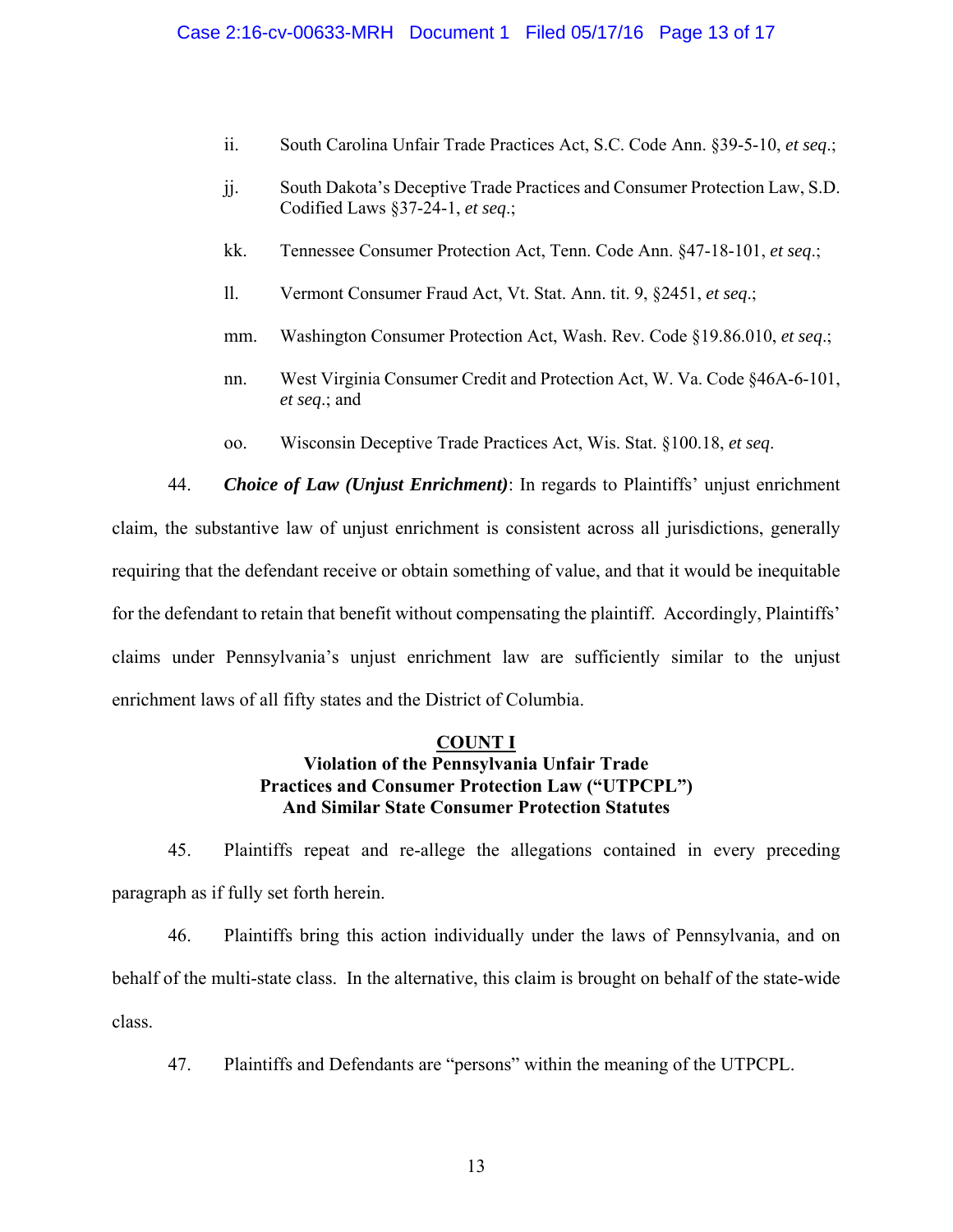#### Case 2:16-cv-00633-MRH Document 1 Filed 05/17/16 Page 14 of 17

48. The products purchased by Plaintiffs and the class are "goods…primarily for personal, family or household purposes." 73 P.S. § 201-9.2.

49. The UTPCPL declares as unlawful "[u]nfair methods of competition and unfair or deceptive acts or practices in the conduct of any trade or commerce as defined by subclauses (i) through  $(xxi)$  of clause (4) of section 21 of this act." 73 P.S.  $\S$  201-3.

50. Under clause (4), unfair methods of competition and unfair or deceptive acts or practices are defined as "[m]aking false or misleading statements of fact concerning the reasons for, existence of, or amounts of price reductions." 73 P.S.  $\S 201-2(4)(xi)$ .

51. Clause (4) also defines as unlawful as "[e]ngaging in any other fraudulent or deceptive conduct which creates a likelihood of confusion or of misunderstanding." 73 P.S. § 201-  $2(4)(xxi)$ .

52. Defendants violated the UTPCPL because it made false and misleading statements of fact concerning the reasons for, existence of, or amounts of price reductions.

53. Defendants also violated the UTPCPL because their pricing scheme was deceptive in that it created the likelihood that consumers would be confused and deceived into believing that they were purchasing products at substantial discounts, when in fact, they were not. Indeed, the "on sale" products purchased by Plaintiffs and the class members actually were being sold at, or above, their market price, yet Plaintiffs and the class members purchased these products believing that the products were substantially discounted from the price at which they regularly were sold.

54. Similarly, under the FTCA, which prohibits "unfair or deceptive acts or practices in or affecting commerce," (15 U.S.C.  $\S$  45(a)(1)), and prohibits the dissemination of any false advertisements, (15 U.S.C. § 52(a)), false former pricing schemes, like those implemented by Defendants, are described as deceptive practices, and in violation of the FTCA: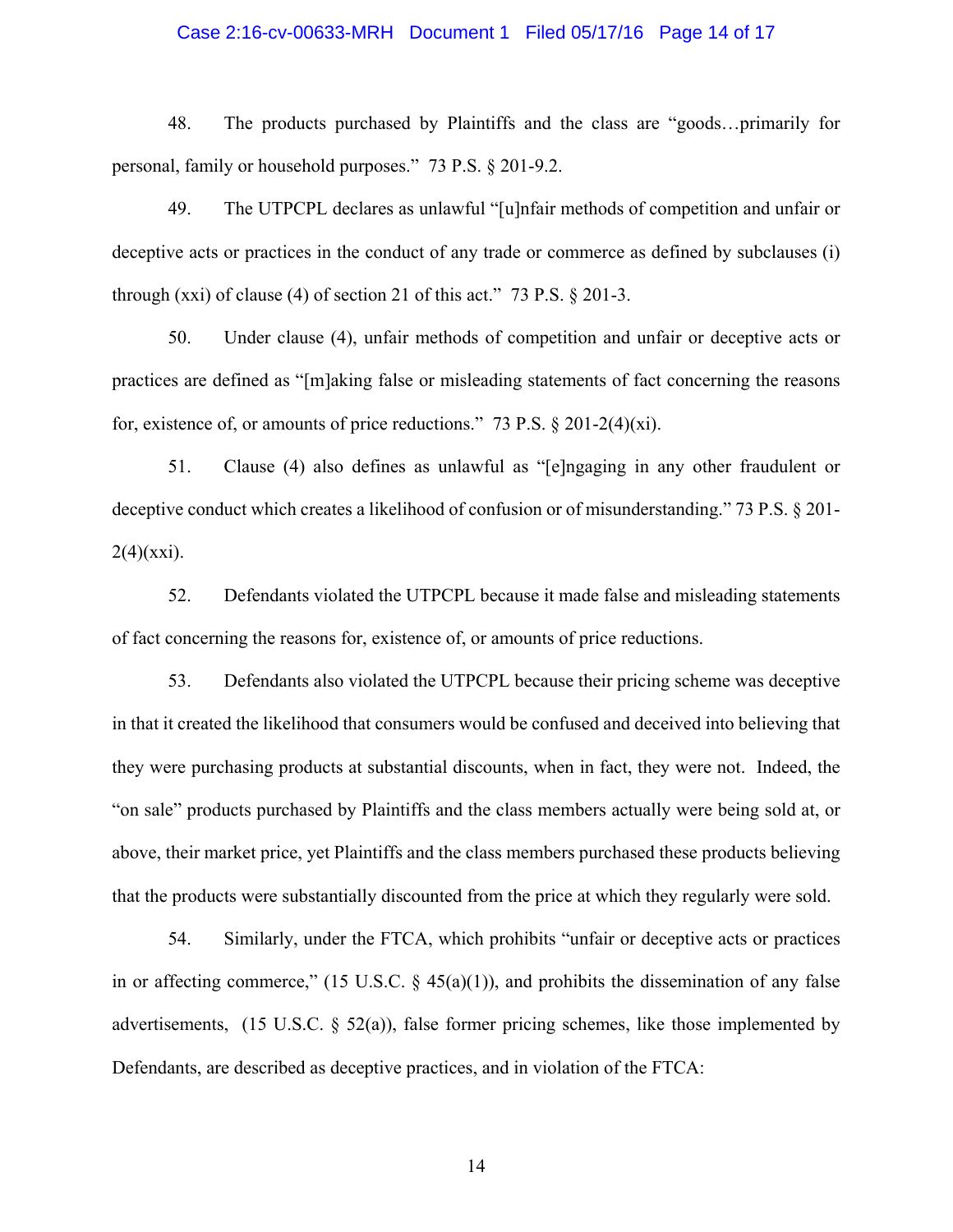(a) One of the most commonly used forms of bargain advertising is to offer a reduction from the advertiser's own former price for an article. If the former price is the actual, bona fide price at which the article was offered to the public on a regular basis for a reasonably substantial period of time, it provides a legitimate basis for the advertising of a price comparison. Where the former price is genuine, the bargain being advertised is a true one. If, on the other hand, the former price being advertised is not bona fide but fictitious – for example, where an article price, inflated price was established for the purpose of enabling the subsequent offer of a large reduction – the "bargain" being advertised is a false one; the purchaser is not receiving the unusual value he expects.

(b) A former price is not necessarily fictitious merely because no sales at the advertised price were made. The advertiser should be especially careful, however, in such a case, that the price is one at which the product was openly and actively offered for sale, for a reasonably substantial period of time, in the recent, regular course of her business, honestly and in good faith – and, of course, not for the purpose of establishing a fictitious higher price on which a deceptive comparison might be based.

55. Plaintiffs have suffered an ascertainable loss as a result of Defendants' conduct

because they purchased a product they otherwise would not have purchased but for Defendants' fraudulent and deceptive pricing scheme. Moreover, absent Defendants' deceptive and misleading conduct, Plaintiffs could have purchased their products at a lower cost than offered by Defendants.

56. Accordingly, Plaintiffs and the class are entitled to recover actual damages, statutory damages, treble damages and/or other additional relief as this court deems necessary or proper. Additionally, Plaintiffs are entitled to costs and reasonable attorney fees.

## **COUNT II Unjust Enrichment**

57. Plaintiffs repeat and re-allege the allegations contained in every preceding paragraph as if fully set forth herein.

58. Plaintiffs bring this action individually under the laws of Pennsylvania, and on behalf of the multi-state class. In the alternative, this claim is brought on behalf of the state-wide class.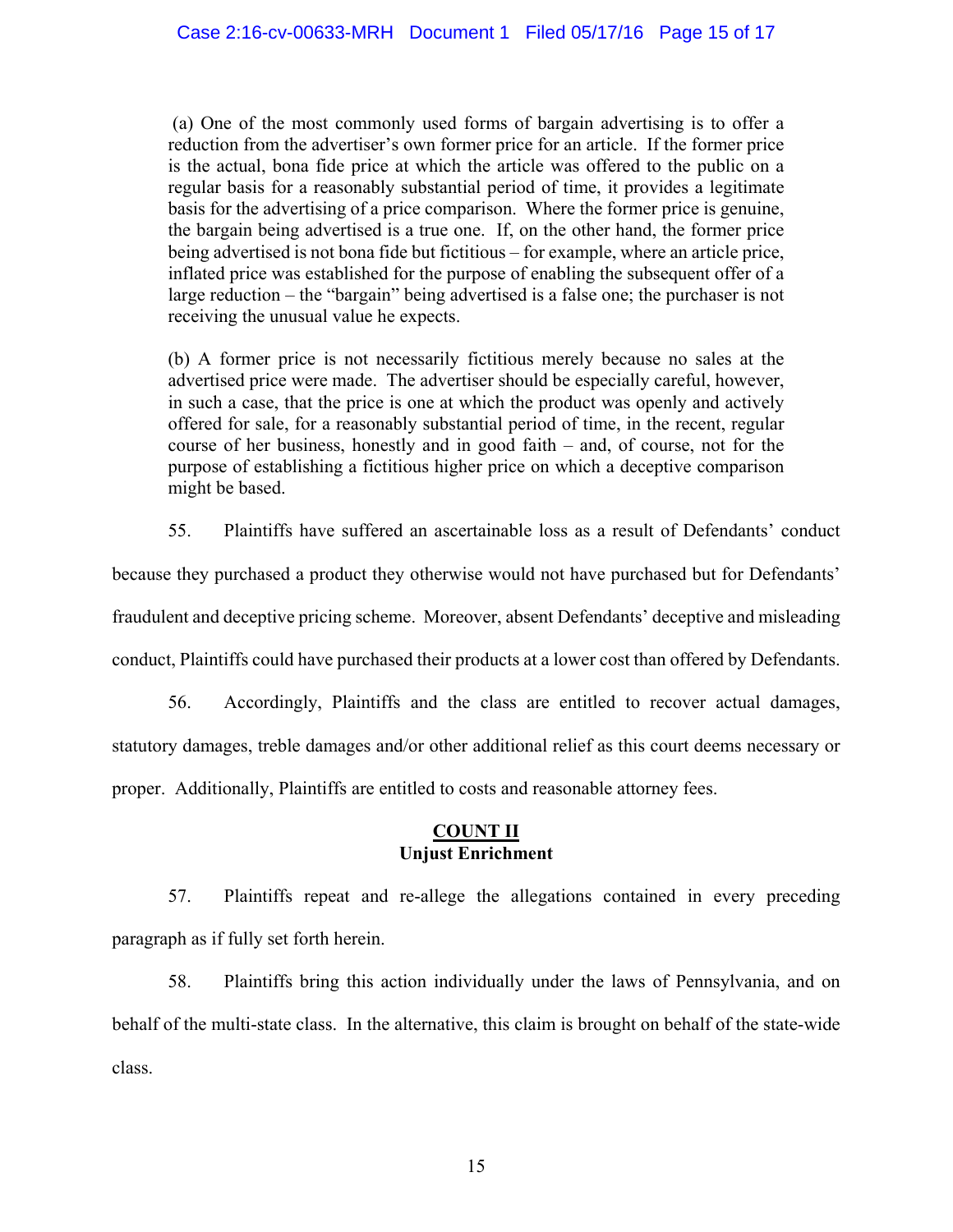#### Case 2:16-cv-00633-MRH Document 1 Filed 05/17/16 Page 16 of 17

59. Plaintiffs conferred a benefit on Defendants by purchasing products falsely advertised as "on sale."

60. Defendants appreciated such benefits by charging Plaintiffs bank accounts and accepting payment from the same.

61. Defendants have accepted and retained the benefits appreciated as they have not remitted the payments made by Plaintiffs.

62. Finally, it would be inequitable for Defendants to retain the benefits they accepted. Plaintiffs would not have purchased products from Defendants' Website absent Defendants' false and deceptive conduct. Additionally, Plaintiffs could have paid less for the products they purchased had they known the "on sale" products they purchased actually were being sold at, or above their market prices. Accordingly, Plaintiffs' payments to Defendants unjustly enriched Defendants because Plaintiffs either would not have made those payments to Defendants, or Plaintiffs could have purchased the same products for a lower value absent Defendants' unfair, unlawful and deceptive conduct.

63. Plaintiffs and the members of the class are entitled to restitution and/or disgorgement of some or all profits, benefits and other compensation obtained and retained by Defendants from their deceptive, misleading and unlawful conduct.

### **PRAYER FOR RELIEF**

64. Wherefore, Plaintiffs, on behalf of themselves and on behalf of the other members of the class, requests that this Court award relief against Defendants. as follows:

- a. An order certifying the class and designating Ashley Gennock and Daniel Styslinger as the class Representatives and their counsel as Class Counsel;
- b. Awarding Plaintiffs and the proposed class members damages;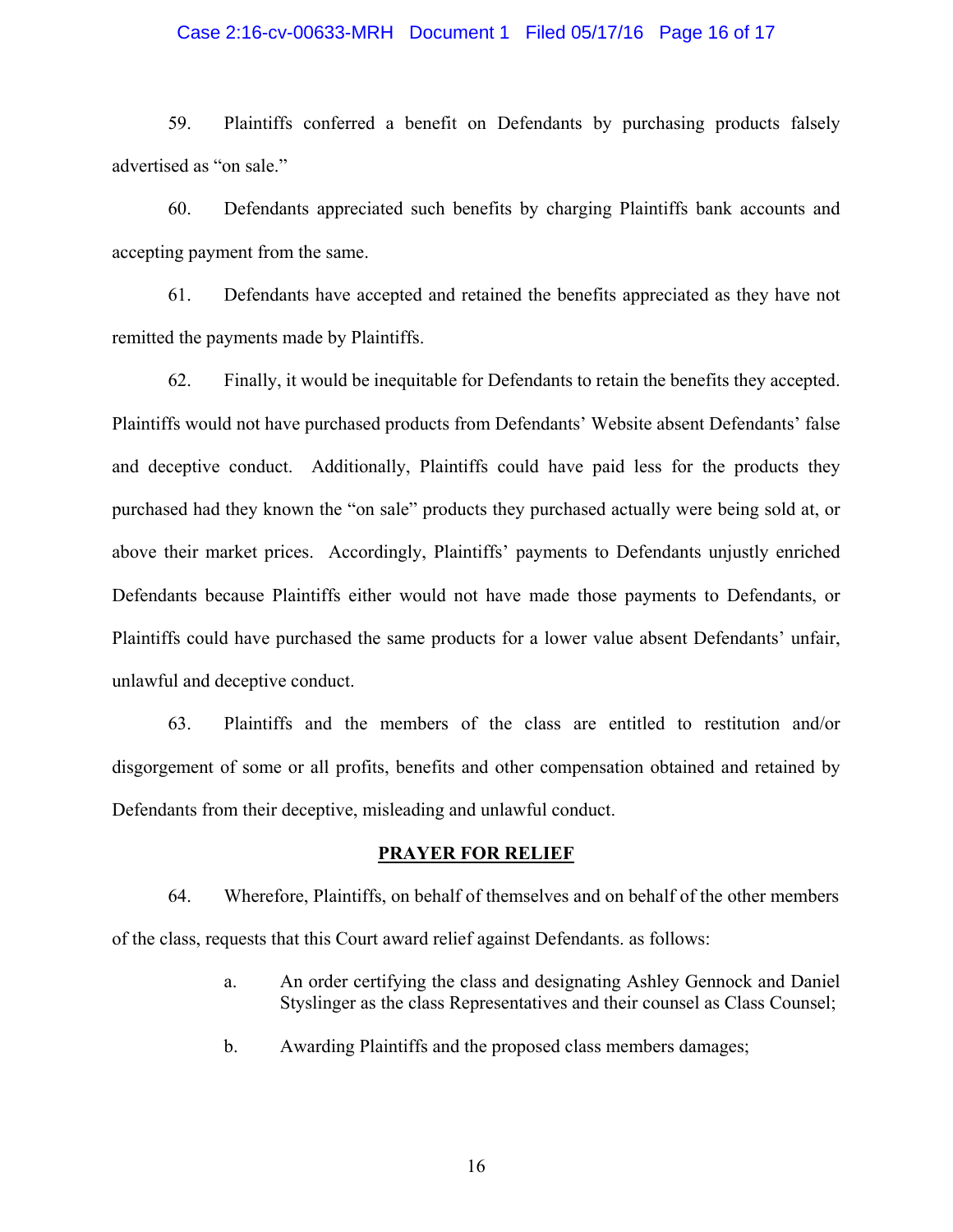- c. Awarding declaratory and injunctive relief as permitted by law or equity, including: enjoining Defendants from continuing the unlawful practices as set forth herein, and directing Defendants to identify, with Court supervisions, victims of its misconduct and pay them all money they are required to pay;
- d. Order Defendants to engage in a corrective advertising campaign;
- e. Awarding attorneys' fees and costs; and
- f. For such other and further relief as the Court may deem necessary or appropriate.

Dated: May 17, 2016 Respectfully submitted,

## */s/ Benjamin J. Sweet*  Benjamin J. Sweet R. Bruce Carlson Gary F. Lynch Edwin J. Kilpela **CARLSON LYNCH SWEET KILPELA & CARPENTER, LLP**  1133 Penn Avenue, 5th Floor Pittsburgh, Pennsylvania 15222 Telephone: (412) 322-9243 Facsimile: (412) 231-0246 bsweet@carlsonlynch.com bcarlson@carlsonlynch.com glynch@carlsonlynch.com ekilpela@carlsonlynch.com

## Todd D. Carpenter **CARLSON LYNCH SWEET KILPELA & CARPENTER, LLP**

402 West Broadway, 29th Floor San Diego, California 92101 Telephone: (619) 347-3517 Facsimile: (619) 756-6990 tcarpenter@carlsonlynch.com

*Attorneys for Plaintiffs*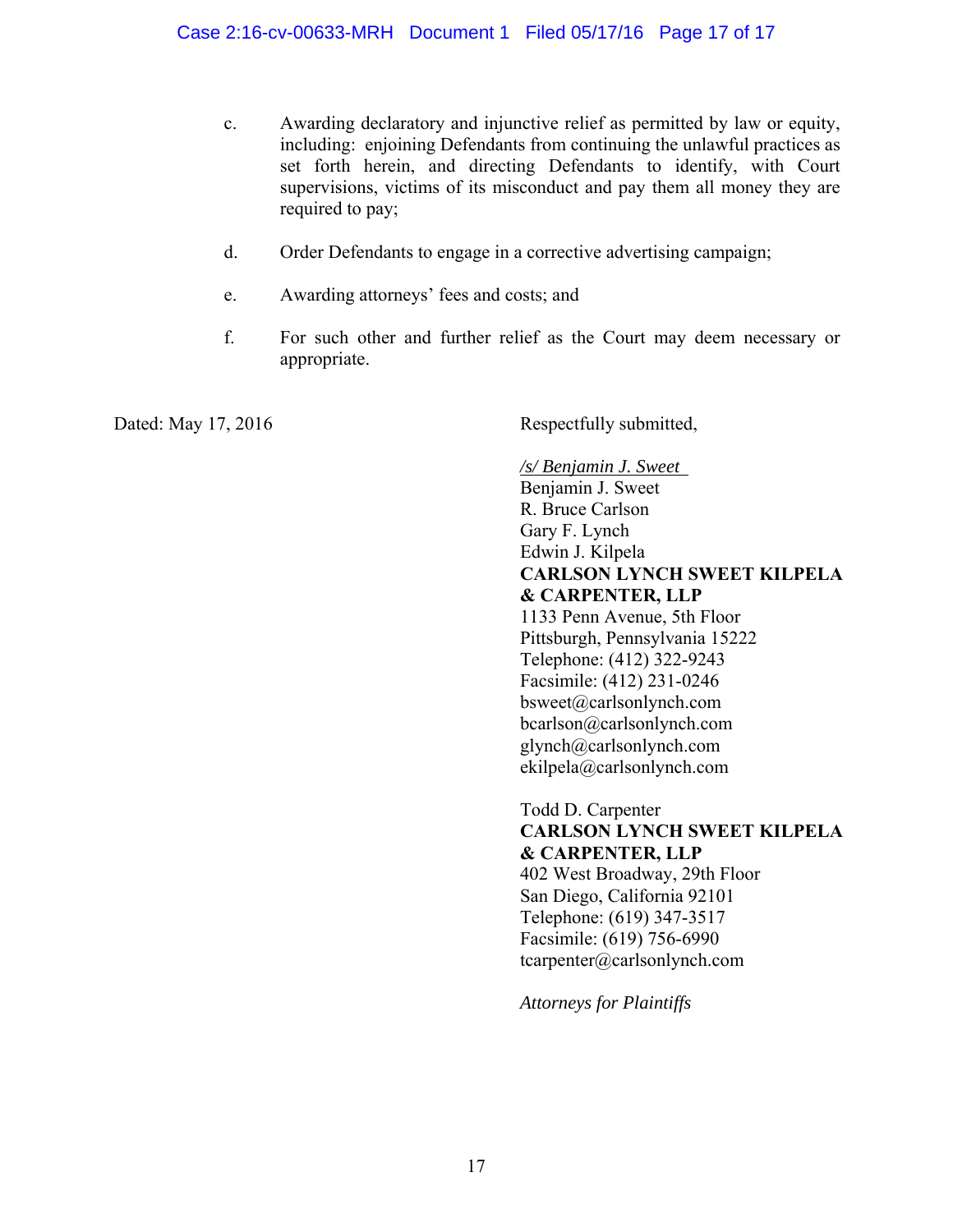# **IS 44 (Rev. 11/15)** Case 2:16-cv-00633-MRHL DOCUPER SHEE<sup>I</sup>Pd 05/17/16 Page 1 of 3

The JS 44 civil cover sheet and the information contained herein neither replace nor supplement the filing and service of pleadings or other papers as required by law, except as provided by local rules of court. This form,

| I. (a) PLAINTIFFS                                                                                                                                                  |                                                                                                                                             |                                                                                                                                                                 | <b>DEFENDANTS</b>                                                                                                                                                       |                                                                                                                                              |                                                                                                                                                                                      |  |
|--------------------------------------------------------------------------------------------------------------------------------------------------------------------|---------------------------------------------------------------------------------------------------------------------------------------------|-----------------------------------------------------------------------------------------------------------------------------------------------------------------|-------------------------------------------------------------------------------------------------------------------------------------------------------------------------|----------------------------------------------------------------------------------------------------------------------------------------------|--------------------------------------------------------------------------------------------------------------------------------------------------------------------------------------|--|
| ASHLEY GENNOCK and DANIEL STYSLINGER, individually and on<br>behalf of all others similarly situated                                                               |                                                                                                                                             |                                                                                                                                                                 |                                                                                                                                                                         |                                                                                                                                              | GENERAL NUTRITION CENTERS, INC., and GNC HOLDINGS, INC.                                                                                                                              |  |
| (b) County of Residence of First Listed Plaintiff<br>Lawrence                                                                                                      |                                                                                                                                             |                                                                                                                                                                 | County of Residence of First Listed Defendant                                                                                                                           |                                                                                                                                              |                                                                                                                                                                                      |  |
| (EXCEPT IN U.S. PLAINTIFF CASES)                                                                                                                                   |                                                                                                                                             | NOTE:                                                                                                                                                           | (IN U.S. PLAINTIFF CASES ONLY)<br>IN LAND CONDEMNATION CASES, USE THE LOCATION OF THE TRACT OF LAND INVOLVED.                                                           |                                                                                                                                              |                                                                                                                                                                                      |  |
| (c) Attorneys (Firm Name, Address, and Telephone Number)                                                                                                           |                                                                                                                                             |                                                                                                                                                                 | Attorneys (If Known)                                                                                                                                                    |                                                                                                                                              |                                                                                                                                                                                      |  |
| Benjamin J. Sweet (PA 87338)<br>Carlson Lynch Sweet Kilpela & Carpenter, LLP<br>1133 Penn Avenue, 5th Floor, Pittsburgh, PA 15222, (412)322-9243                   |                                                                                                                                             |                                                                                                                                                                 |                                                                                                                                                                         |                                                                                                                                              |                                                                                                                                                                                      |  |
| <b>II. BASIS OF JURISDICTION</b> (Place an "X" in One Box Only)                                                                                                    |                                                                                                                                             |                                                                                                                                                                 |                                                                                                                                                                         |                                                                                                                                              | <b>III. CITIZENSHIP OF PRINCIPAL PARTIES</b> (Place an "X" in One Box for Plaintiff                                                                                                  |  |
| $\Box$ 1 U.S. Government<br>Plaintiff                                                                                                                              | <b>1</b> 3 Federal Question<br>(U.S. Government Not a Party)                                                                                |                                                                                                                                                                 | (For Diversity Cases Only)<br>Citizen of This State                                                                                                                     | <b>DEF</b><br>PTF<br>$\mathbf{\times}1$<br>$\Box$ 1<br>Incorporated or Principal Place<br>of Business In This State                          | and One Box for Defendant)<br>PTF<br>DEF<br>$\mathbf{\times}$ 4<br>$\Box$ 4                                                                                                          |  |
| $\Box$ 2 U.S. Government<br>Defendant                                                                                                                              | $\cancel{\blacktriangleright}$ 4 Diversity                                                                                                  | (Indicate Citizenship of Parties in Item III)                                                                                                                   | Citizen of Another State                                                                                                                                                | $\Box$ 2<br>$\Box$ 2 Incorporated <i>and</i> Principal Place<br>of Business In Another State                                                 | $\Box$ 5<br>$\square$ 5                                                                                                                                                              |  |
|                                                                                                                                                                    |                                                                                                                                             |                                                                                                                                                                 | Citizen or Subject of a<br>Foreign Country                                                                                                                              | $\Box$ 3 Foreign Nation<br>$\Box$ 3                                                                                                          | $\Box$ 6<br>$\Box$ 6                                                                                                                                                                 |  |
| <b>IV. NATURE OF SUIT</b> (Place an "X" in One Box Only)<br><b>CONTRACT</b>                                                                                        |                                                                                                                                             | <b>TORTS</b>                                                                                                                                                    | <b>FORFEITURE/PENALTY</b>                                                                                                                                               | <b>BANKRUPTCY</b>                                                                                                                            | <b>OTHER STATUTES</b>                                                                                                                                                                |  |
| $\Box$ 110 Insurance<br>$\Box$ 120 Marine<br>130 Miller Act<br>$\Box$ 140 Negotiable Instrument<br>$\Box$ 150 Recovery of Overpayment<br>& Enforcement of Judgment | PERSONAL INJURY<br>$\Box$ 310 Airplane<br>□ 315 Airplane Product<br>Liability<br>$\Box$ 320 Assault, Libel &<br>Slander                     | PERSONAL INJURY<br>$\Box$ 365 Personal Injury -<br><b>Product Liability</b><br>367 Health Care/<br>Pharmaceutical<br>Personal Injury                            | 1 625 Drug Related Seizure<br>of Property 21 USC 881<br>$\Box$ 690 Other                                                                                                | 158 122 Appeal 28 USC 158<br>$\Box$ 423 Withdrawal<br>28 USC 157<br><b>PROPERTY RIGHTS</b><br>$\Box$ 820 Copyrights                          | 375 False Claims Act<br>376 Qui Tam (31 USC<br>3729(a)<br>$\Box$ 400 State Reapportionment<br>$\Box$ 410 Antitrust<br>$\Box$ 430 Banks and Banking                                   |  |
| 151 Medicare Act<br>152 Recovery of Defaulted<br><b>Student Loans</b><br>(Excludes Veterans)                                                                       | □ 330 Federal Employers'<br>Liability<br>340 Marine<br>345 Marine Product                                                                   | Product Liability<br>368 Asbestos Personal<br><b>Injury Product</b><br>Liability                                                                                | <b>LABOR</b>                                                                                                                                                            | $\Box$ 830 Patent<br>□ 840 Trademark<br><b>SOCIAL SECURITY</b>                                                                               | $\Box$ 450 Commerce<br>$\Box$ 460 Deportation<br>1 470 Racketeer Influenced and<br>Corrupt Organizations                                                                             |  |
| 153 Recovery of Overpayment<br>of Veteran's Benefits<br>160 Stockholders' Suits<br>190 Other Contract<br>195 Contract Product Liability<br>$\Box$ 196 Franchise    | Liability<br>350 Motor Vehicle<br>□ 355 Motor Vehicle<br>Product Liability<br>360 Other Personal<br>Injury<br>362 Personal Injury -         | PERSONAL PROPERTY<br>370 Other Fraud<br>$\Box$ 371 Truth in Lending<br>380 Other Personal<br><b>Property Damage</b><br>385 Property Damage<br>Product Liability | 710 Fair Labor Standards<br>Act<br>720 Labor/Management<br>Relations<br>740 Railway Labor Act<br>751 Family and Medical<br>Leave Act                                    | $\Box$ 861 HIA (1395ff)<br><b>1</b> 862 Black Lung (923)<br>$\Box$ 863 DIWC/DIWW (405(g))<br>□ 864 SSID Title XVI<br>$\Box$ 865 RSI (405(g)) | 480 Consumer Credit<br>490 Cable/Sat TV<br>$\Box$ 850 Securities/Commodities/<br>Exchange<br>X 890 Other Statutory Actions<br>□ 891 Agricultural Acts<br>5 893 Environmental Matters |  |
|                                                                                                                                                                    | Medical Malpractice                                                                                                                         |                                                                                                                                                                 | 790 Other Labor Litigation                                                                                                                                              |                                                                                                                                              | $\Box$ 895 Freedom of Information                                                                                                                                                    |  |
| <b>REAL PROPERTY</b><br>$\Box$ 210 Land Condemnation<br>220 Foreclosure<br>230 Rent Lease & Ejectment<br>$\Box$ 240 Torts to Land<br>245 Tort Product Liability    | <b>CIVIL RIGHTS</b><br>$\Box$ 440 Other Civil Rights<br>$\Box$ 441 Voting<br>$\Box$ 442 Employment<br>$\Box$ 443 Housing/<br>Accommodations | <b>PRISONER PETITIONS</b><br><b>Habeas Corpus:</b><br>463 Alien Detainee<br>$\Box$ 510 Motions to Vacate<br>Sentence<br>530 General                             | 791 Employee Retirement<br>Income Security Act                                                                                                                          | <b>FEDERAL TAX SUITS</b><br>□ 870 Taxes (U.S. Plaintiff<br>or Defendant)<br>□ 871 IRS—Third Party<br>26 USC 7609                             | Act<br>$\Box$ 896 Arbitration<br>□ 899 Administrative Procedure<br>Act/Review or Appeal of<br>Agency Decision<br>$\Box$ 950 Constitutionality of                                     |  |
| 290 All Other Real Property                                                                                                                                        | $\Box$ 445 Amer. w/Disabilities -<br>Employment                                                                                             | 535 Death Penalty<br>Other:                                                                                                                                     | <b>IMMIGRATION</b><br>$\Box$ 462 Naturalization Application                                                                                                             |                                                                                                                                              | <b>State Statutes</b>                                                                                                                                                                |  |
|                                                                                                                                                                    | $\Box$ 446 Amer. w/Disabilities -<br>Other<br>448 Education                                                                                 | $\Box$ 540 Mandamus & Other<br>$\Box$ 550 Civil Rights<br>555 Prison Condition<br>560 Civil Detainee -<br>Conditions of<br>Confinement                          | $\Box$ 465 Other Immigration<br>Actions                                                                                                                                 |                                                                                                                                              |                                                                                                                                                                                      |  |
| V. ORIGIN (Place an "X" in One Box Only)                                                                                                                           |                                                                                                                                             |                                                                                                                                                                 |                                                                                                                                                                         |                                                                                                                                              |                                                                                                                                                                                      |  |
| $\mathbb{X}_1$ Original<br>Proceeding                                                                                                                              | $\Box$ 2 Removed from<br>$\Box$ 3<br><b>State Court</b>                                                                                     | Remanded from<br>Appellate Court                                                                                                                                | $\Box$ 4 Reinstated or $\Box$ 5 Transferred from<br>Reopened<br>(specify)                                                                                               | $\Box$ 6 Multidistrict<br>Litigation<br>Another District                                                                                     |                                                                                                                                                                                      |  |
| VI. CAUSE OF ACTION                                                                                                                                                | Brief description of cause:<br>False and Misleading Advertising                                                                             |                                                                                                                                                                 | Cite the U.S. Civil Statute under which you are filing ( <i>Do not cite jurisdictional statutes unless diversity</i> ): Class Action Fairness Ace, 28 U.S.C. 1332(d)(2) |                                                                                                                                              |                                                                                                                                                                                      |  |
| VII. REQUESTED IN<br><b>COMPLAINT:</b>                                                                                                                             | UNDER RULE 23, F.R.Cv.P.                                                                                                                    | <b>E</b> CHECK IF THIS IS A CLASS ACTION                                                                                                                        | <b>DEMAND \$</b>                                                                                                                                                        | <b>JURY DEMAND:</b>                                                                                                                          | CHECK YES only if demanded in complaint:<br>$\mathbf{X}$ Yes<br>$\Box$ No                                                                                                            |  |
| VIII. RELATED CASE(S)<br><b>IF ANY</b>                                                                                                                             | (See instructions):                                                                                                                         | <b>JUDGE</b>                                                                                                                                                    |                                                                                                                                                                         | DOCKET NUMBER                                                                                                                                |                                                                                                                                                                                      |  |
| <b>DATE</b><br>05/17/2016                                                                                                                                          |                                                                                                                                             | SIGNATURE OF ATTORNEY OF RECORD<br>/s/ Benjamin J. Sweet                                                                                                        |                                                                                                                                                                         |                                                                                                                                              |                                                                                                                                                                                      |  |
| <b>FOR OFFICE USE ONLY</b><br>RECEIPT#                                                                                                                             | AMOUNT                                                                                                                                      | APPLYING IFP                                                                                                                                                    | <b>JUDGE</b>                                                                                                                                                            | MAG. JUDGE                                                                                                                                   |                                                                                                                                                                                      |  |
|                                                                                                                                                                    |                                                                                                                                             |                                                                                                                                                                 |                                                                                                                                                                         |                                                                                                                                              |                                                                                                                                                                                      |  |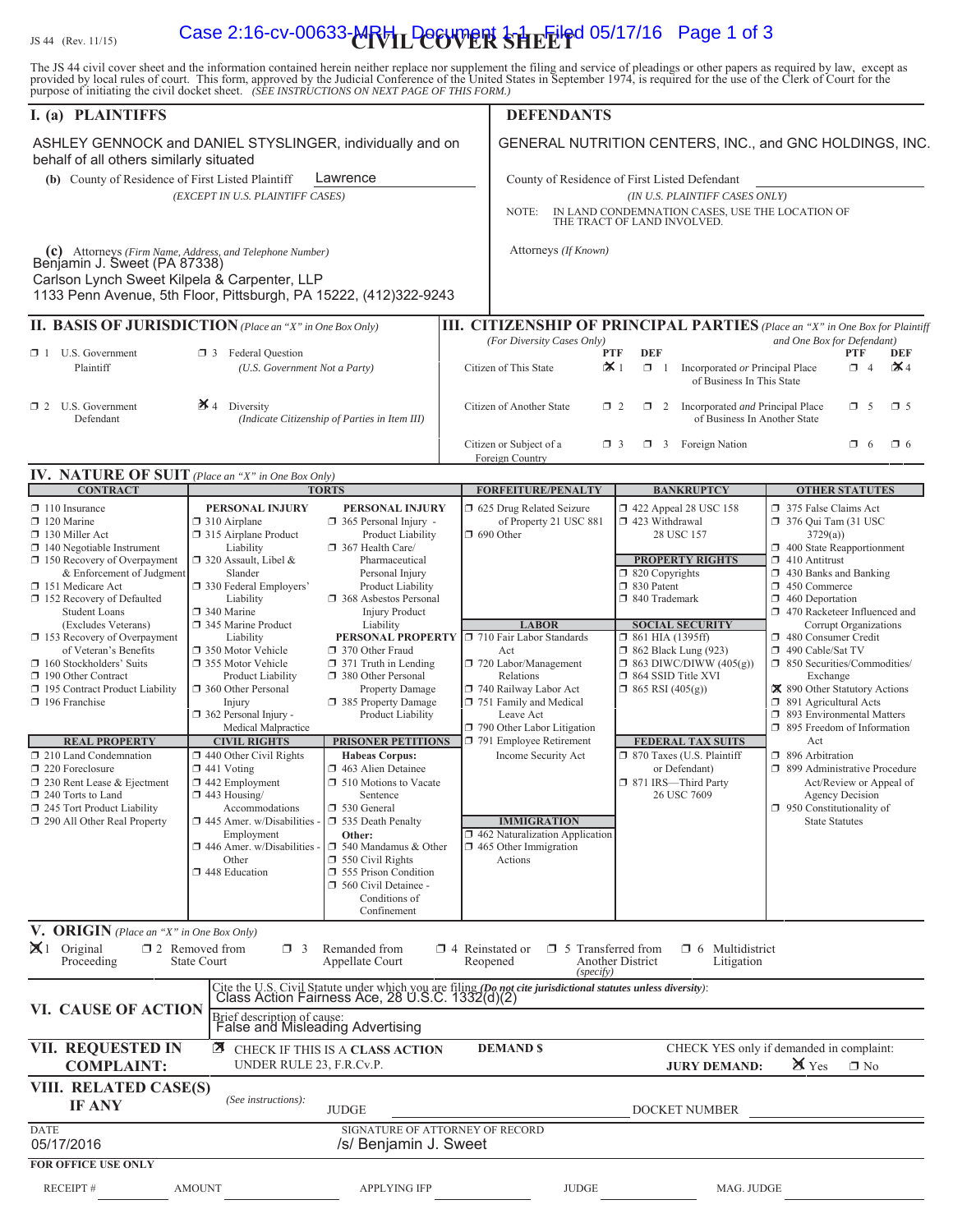JS 44AREVISED June, **2009**

IN THE UNITED STATES DISTRICT COURT FOR THE WESTERN DISTRICT OF PENNSYLVANIA THIS CASE DESIGNATION SHEET MUST BE COMPLETED

#### **PART A**

This case belongs on the (  $\bigcirc$  Erie  $\bigcirc$  Johnstown  $\bigcirc$  Pittsburgh) calendar.

- **1. ERIE CALENDAR** If cause of action arose in the counties of Crawford, Elk, Erie, Forest, McKean. Venang or Warren, OR any plaintiff or defendant resides in one of said counties.
- **2. JOHNSTOWN CALENDAR** If cause of action arose in the counties of Bedford, Blair, Cambria, Clearfield or Somerset OR any plaintiff or defendant resides in one of said counties.
- **3.** Complete if on **ERIE CALENDAR**: I certify that the cause of action arose in County and that the **resides in County.** County.
- **4.** Complete if on **JOHNSTOWN CALENDAR**: I certify that the cause of action arose in County and that the resides in County.

**PART B** (You are to check ONE of the following)

1. O This case is related to Number . Short Caption .............................

2.  $\odot$  This case is not related to a pending or terminated case.

#### DEFINlTIONS OF RELATED CASES:

CIVIL: Civil cases are deemed related when a case filed relates to property included in another suit or involves the same issues of fact or it grows out of the same transactions as another suit or involves the validity or infringement of a patent involved in another suit EMINENT DOMAIN: Cases in contiguous closely located groups and in common ownership groups which will lend themselves to consolidation for trial shall be deemed related. HABEAS CORPUS & CIVIL RIGHTS: All habeas corpus petitions filed by the same individual shall be deemed related. All pro se Civil Rights actions by the same individual shall be deemed related.

#### **PARTC**

I. CIVIL CATEGORY (Select the applicable category).

- 1.  $\bigcirc$  Antitrust and Securities Act Cases
- 2. O Labor-Management Relations
- 3. Habeas corpus
- 4. O Civil Rights
- 5.  $\overline{O}$  Patent, Copyright, and Trademark
- 6. Eminent Domain
- 
- 7.  $\bigcirc$  All other federal question cases 8.  $\bigcirc$  All personal and property damage 8. All personal and property damage tort cases, including maritime, FELA, Jones Act, Motor vehicle, products liability, assault, defamation, malicious prosecution, and false arrest
- **9.** Insurance indemnity, contract and other diversity cases.
- **10.** Government Collection Cases (shall include HEW Student Loans (Education), V A 0verpayment, Overpayment of Social Security, Enlistment Overpayment (Army, Navy, etc.), HUD Loans, GAO Loans (Misc. Types), Mortgage Foreclosures, SBA Loans, Civil Penalties and Coal Mine Penalty and Reclamation Fees.)

I certify that to the best of my knowledge the entries on this Case Designation Sheet are true and correct

/s/ Benjamin J. Sweet

<sub>Date:</sub> 5/17/16

ATTORNEY AT LAW

NOTE: ALL SECTIONS OF BOTH FORMS MUST BE COMPLETED BEFORE CASE CAN BE PROCESSED.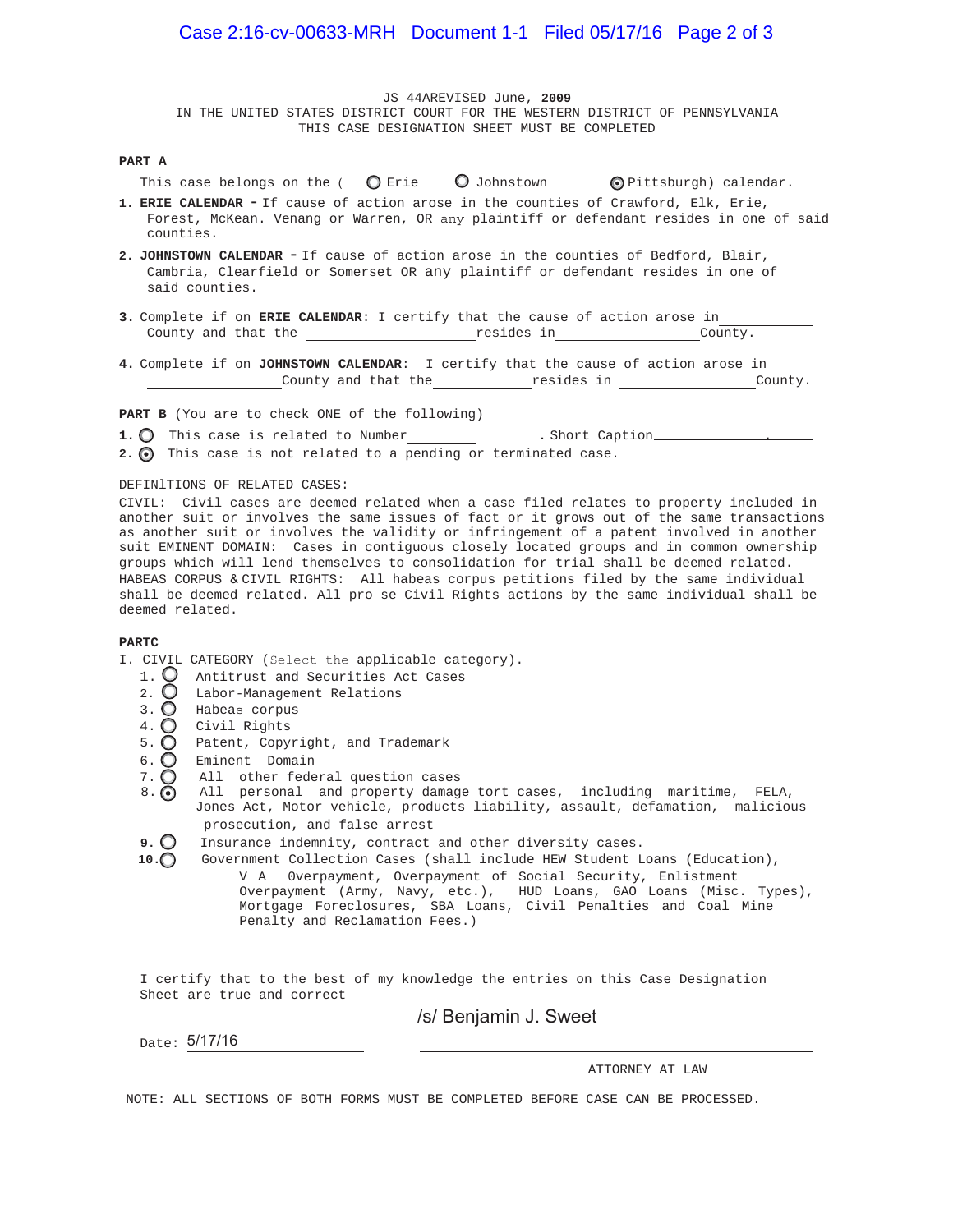#### **INSTRUCTIONS FOR ATTORNEYS COMPLETING CIVIL COVER SHEET FORM JS 44**

Authority For Civil Cover Sheet

The JS 44 civil cover sheet and the information contained herein neither replaces nor supplements the filings and service of pleading or other papers as required by law, except as provided by local rules of court. This form, approved by the Judicial Conference of the United States in September 1974, is required for the use of the Clerk of Court for the purpose of initiating the civil docket sheet. Consequently, a civil cover sheet is submitted to the Clerk of Court for each civil complaint filed. The attorney filing a case should complete the form as follows:

- **I.(a)** Plaintiffs-Defendants. Enter names (last, first, middle initial) of plaintiff and defendant. If the plaintiff or defendant is a government agency, use only the full name or standard abbreviations. If the plaintiff or defendant is an official within a government agency, identify first the agency and then the official, giving both name and title.
- (b) County of Residence. For each civil case filed, except U.S. plaintiff cases, enter the name of the county where the first listed plaintiff resides at the time of filing. In U.S. plaintiff cases, enter the name of the county in which the first listed defendant resides at the time of filing. (NOTE: In land condemnation cases, the county of residence of the "defendant" is the location of the tract of land involved.)
- (c) Attorneys. Enter the firm name, address, telephone number, and attorney of record. If there are several attorneys, list them on an attachment, noting in this section "(see attachment)".

**II.** Jurisdiction. The basis of jurisdiction is set forth under Rule 8(a), F.R.Cv.P., which requires that jurisdictions be shown in pleadings. Place an "X" in one of the boxes. If there is more than one basis of jurisdiction, precedence is given in the order shown below. United States plaintiff. (1) Jurisdiction based on 28 U.S.C. 1345 and 1348. Suits by agencies and officers of the United States are included here. United States defendant. (2) When the plaintiff is suing the United States, its officers or agencies, place an "X" in this box. Federal question. (3) This refers to suits under 28 U.S.C. 1331, where jurisdiction arises under the Constitution of the United States, an amendment to the Constitution, an act of Congress or a treaty of the United States. In cases where the U.S. is a party, the U.S. plaintiff or defendant code takes

precedence, and box 1 or 2 should be marked.

Diversity of citizenship. (4) This refers to suits under 28 U.S.C. 1332, where parties are citizens of different states. When Box 4 is checked, the citizenship of the different parties must be checked. (See Section III below; NOTE: federal question actions take precedence over diversity **cases.** 

- **III.** Residence (citizenship) of Principal Parties. This section of the JS 44 is to be completed if diversity of citizenship was indicated above. Mark this section for each principal party.
- **IV.** Nature of Suit. Place an "X" in the appropriate box. If the nature of suit cannot be determined, be sure the cause of action, in Section VI below, is sufficient to enable the deputy clerk or the statistical clerk(s) in the Administrative Office to determine the nature of suit. If the cause fits more than one nature of suit, select the most definitive.
- **V.** Origin. Place an "X" in one of the six boxes.

Original Proceedings. (1) Cases which originate in the United States district courts.

Removed from State Court. (2) Proceedings initiated in state courts may be removed to the district courts under Title 28 U.S.C., Section 1441. When the petition for removal is granted, check this box.

Remanded from Appellate Court. (3) Check this box for cases remanded to the district court for further action. Use the date of remand as the filing date

Reinstated or Reopened. (4) Check this box for cases reinstated or reopened in the district court. Use the reopening date as the filing date. Transferred from Another District. (5) For cases transferred under Title 28 U.S.C. Section 1404(a). Do not use this for within district transfers or multidistrict litigation transfers.

Multidistrict Litigation. (6) Check this box when a multidistrict case is transferred into the district under authority of Title 28 U.S.C. Section 1407. When this box is checked, do not check  $(5)$  above.

- VI. Cause of Action. Report the civil statute directly related to the cause of action and give a brief description of the cause. Do not cite jurisdictional statutes unless diversity. Example: U.S. Civil Statute: 47 USC 553 Brief Description: Unauthorized reception of cable service
- **VII.** Requested in Complaint. Class Action. Place an "X" in this box if you are filing a class action under Rule 23, F.R.Cv.P. Demand. In this space enter the actual dollar amount being demanded or indicate other demand, such as a preliminary injunction. Jury Demand. Check the appropriate box to indicate whether or not a jury is being demanded.
- VIII. Related Cases. This section of the JS 44 is used to reference related pending cases, if any. If there are related pending cases, insert the docket numbers and the corresponding judge names for such cases.

Date and Attorney Signature. Date and sign the civil cover sheet.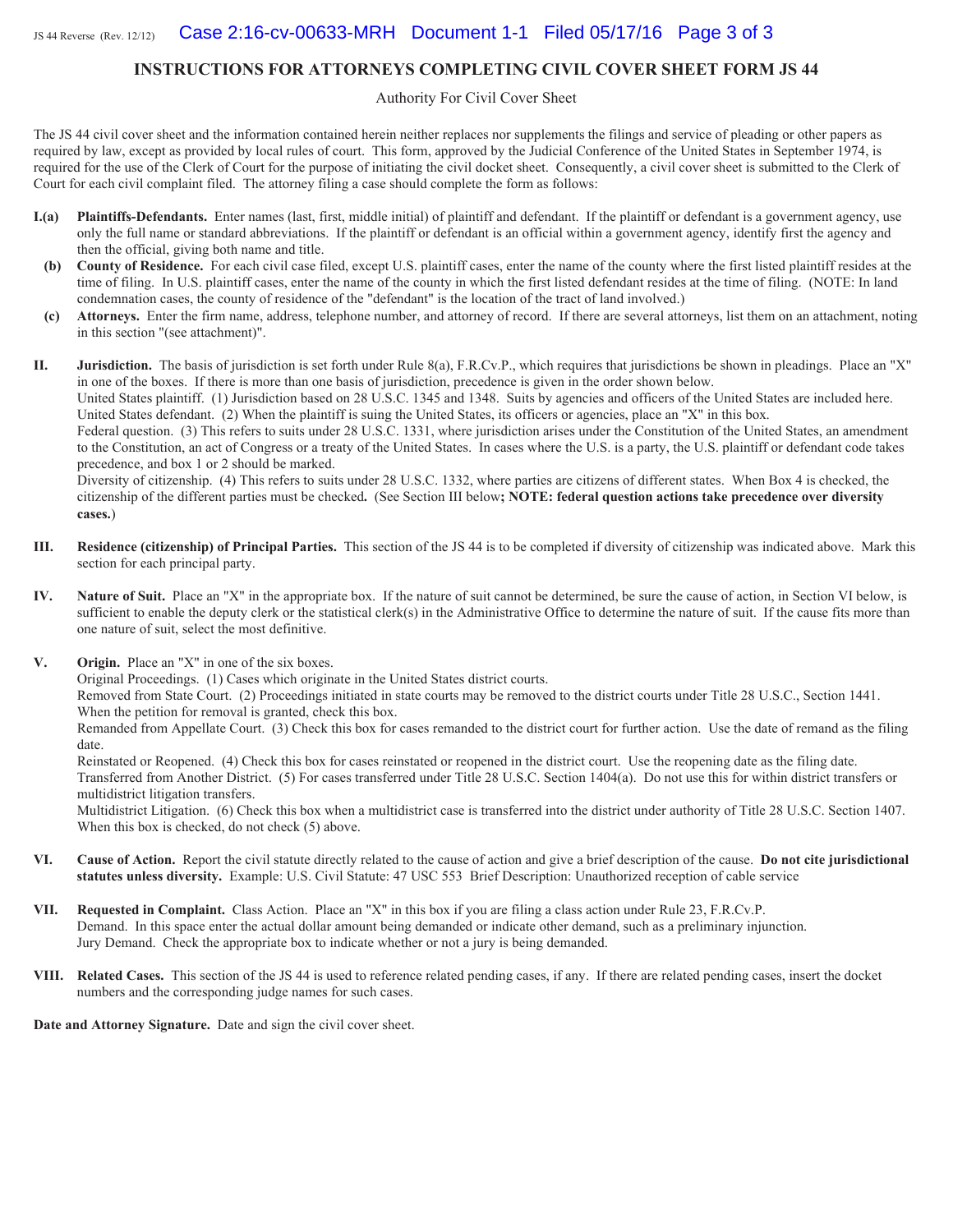Case 2:16-cv-00633-MRH Document 1-2 Filed 05/17/16 Page 1 of 2

AO 440 (Rev. 06/12) Summons in a Civil Action

# UNITED STATES DISTRICT COURT

for the

Western District of Pennsylvania

) ) ) ) ) ) ) ) ) ) ) )

ASHLEY GENNOCK and DANIEL STYSLINGER, individually and on behalf of all others similarly situated

*Plaintiff(s)*

v. Civil Action No.

GENERAL NUTRITION CENTERS, INC., and GNC HOLDINGS, INC.

*Defendant(s)*

### **SUMMONS IN A CIVIL ACTION**

To: *(Defendant's name and address)*

General Nutrition Centers, Inc. 300 6th Avenue Pittsburgh, PA 15222

A lawsuit has been filed against you.

Within 21 days after service of this summons on you (not counting the day you received it) — or 60 days if you are the United States or a United States agency, or an officer or employee of the United States described in Fed. R. Civ. P. 12 (a)(2) or (3) — you must serve on the plaintiff an answer to the attached complaint or a motion under Rule 12 of the Federal Rules of Civil Procedure. The answer or motion must be served on the plaintiff or plaintiff's attorney, whose name and address are:

> Carlson Lynch Sweet Kilpela & Carpenter, LLP 1133 Penn Avenue, 5th Floor Pittsburgh, PA 15222

If you fail to respond, judgment by default will be entered against you for the relief demanded in the complaint. You also must file your answer or motion with the court.

*CLERK OF COURT*

Date:

*Signature of Clerk or Deputy Clerk*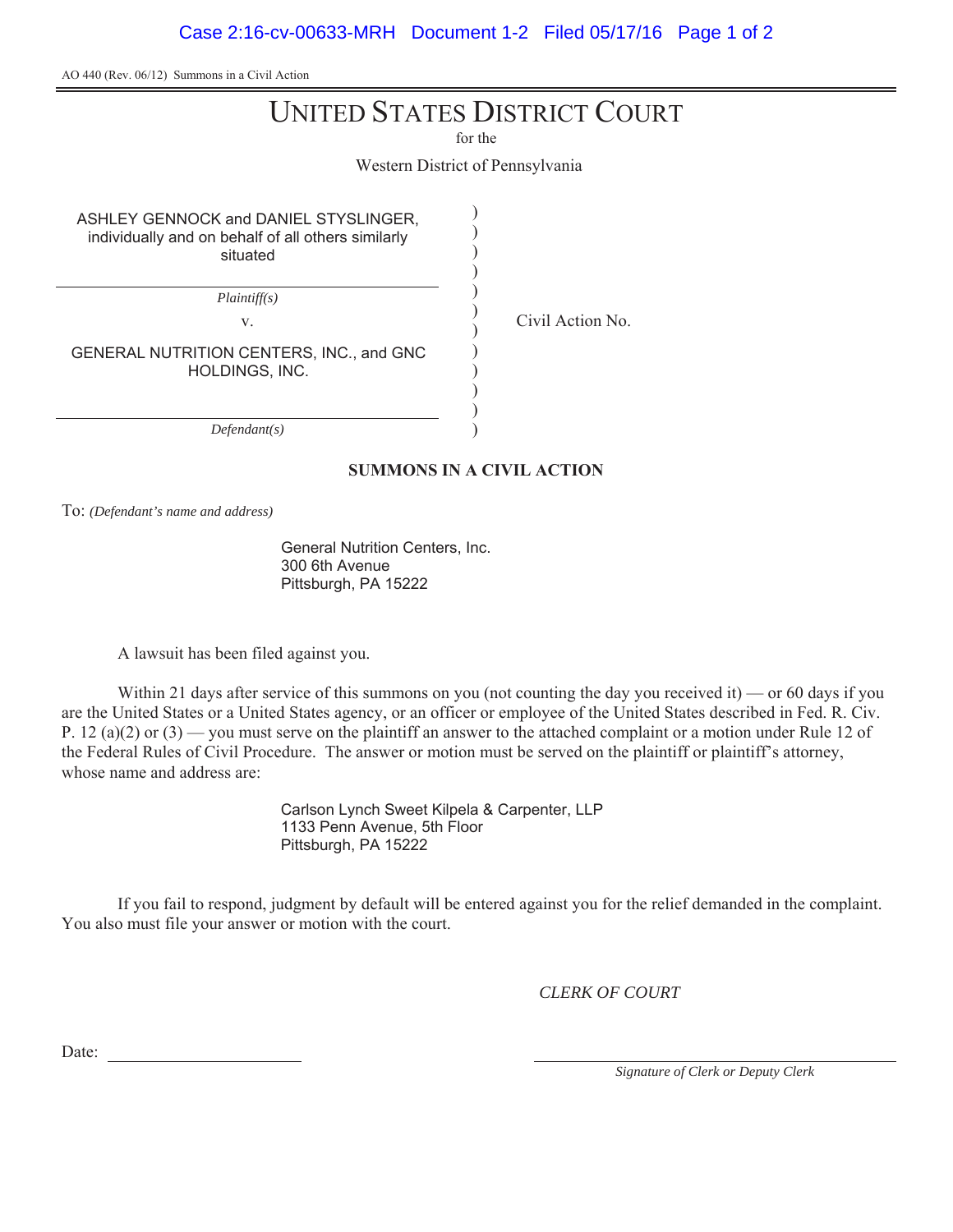AO 440 (Rev. 06/12) Summons in a Civil Action (Page 2)

Civil Action No.

## **PROOF OF SERVICE**

## *(This section should not be filed with the court unless required by Fed. R. Civ. P. 4 (l))*

|       |                                                                                    | This summons for (name of individual and title, if any)                                                                        |                                                                                                                        |          |  |  |  |
|-------|------------------------------------------------------------------------------------|--------------------------------------------------------------------------------------------------------------------------------|------------------------------------------------------------------------------------------------------------------------|----------|--|--|--|
|       | was received by me on (date)                                                       |                                                                                                                                |                                                                                                                        |          |  |  |  |
|       |                                                                                    | $\Box$ I personally served the summons on the individual at (place)                                                            |                                                                                                                        |          |  |  |  |
|       |                                                                                    | $\frac{1}{2}$ or                                                                                                               |                                                                                                                        |          |  |  |  |
|       |                                                                                    | $\Box$ I left the summons at the individual's residence or usual place of abode with (name)                                    |                                                                                                                        |          |  |  |  |
|       |                                                                                    |                                                                                                                                |                                                                                                                        |          |  |  |  |
|       | $on$ (date)                                                                        | , a person of suitable age and discretion who resides there,<br>, and mailed a copy to the individual's last known address; or |                                                                                                                        |          |  |  |  |
|       | $\Box$ I served the summons on (name of individual)                                |                                                                                                                                |                                                                                                                        | , who is |  |  |  |
|       | designated by law to accept service of process on behalf of (name of organization) |                                                                                                                                |                                                                                                                        |          |  |  |  |
|       |                                                                                    | on $(data)$<br>$\frac{1}{2}$ or                                                                                                |                                                                                                                        |          |  |  |  |
|       |                                                                                    | $\Box$ I returned the summons unexecuted because                                                                               | <u> 1989 - Johann Stoff, deutscher Stoffen und der Stoffen und der Stoffen und der Stoffen und der Stoffen und der</u> | ; or     |  |  |  |
|       | $\Box$ Other (specify):                                                            |                                                                                                                                |                                                                                                                        |          |  |  |  |
|       | My fees are \$                                                                     | for travel and \$                                                                                                              | for services, for a total of \$                                                                                        | 0.00     |  |  |  |
|       | I declare under penalty of perjury that this information is true.                  |                                                                                                                                |                                                                                                                        |          |  |  |  |
| Date: |                                                                                    |                                                                                                                                |                                                                                                                        |          |  |  |  |
|       |                                                                                    |                                                                                                                                | Server's signature                                                                                                     |          |  |  |  |
|       |                                                                                    |                                                                                                                                | Printed name and title                                                                                                 |          |  |  |  |

*Server's address*

Additional information regarding attempted service, etc: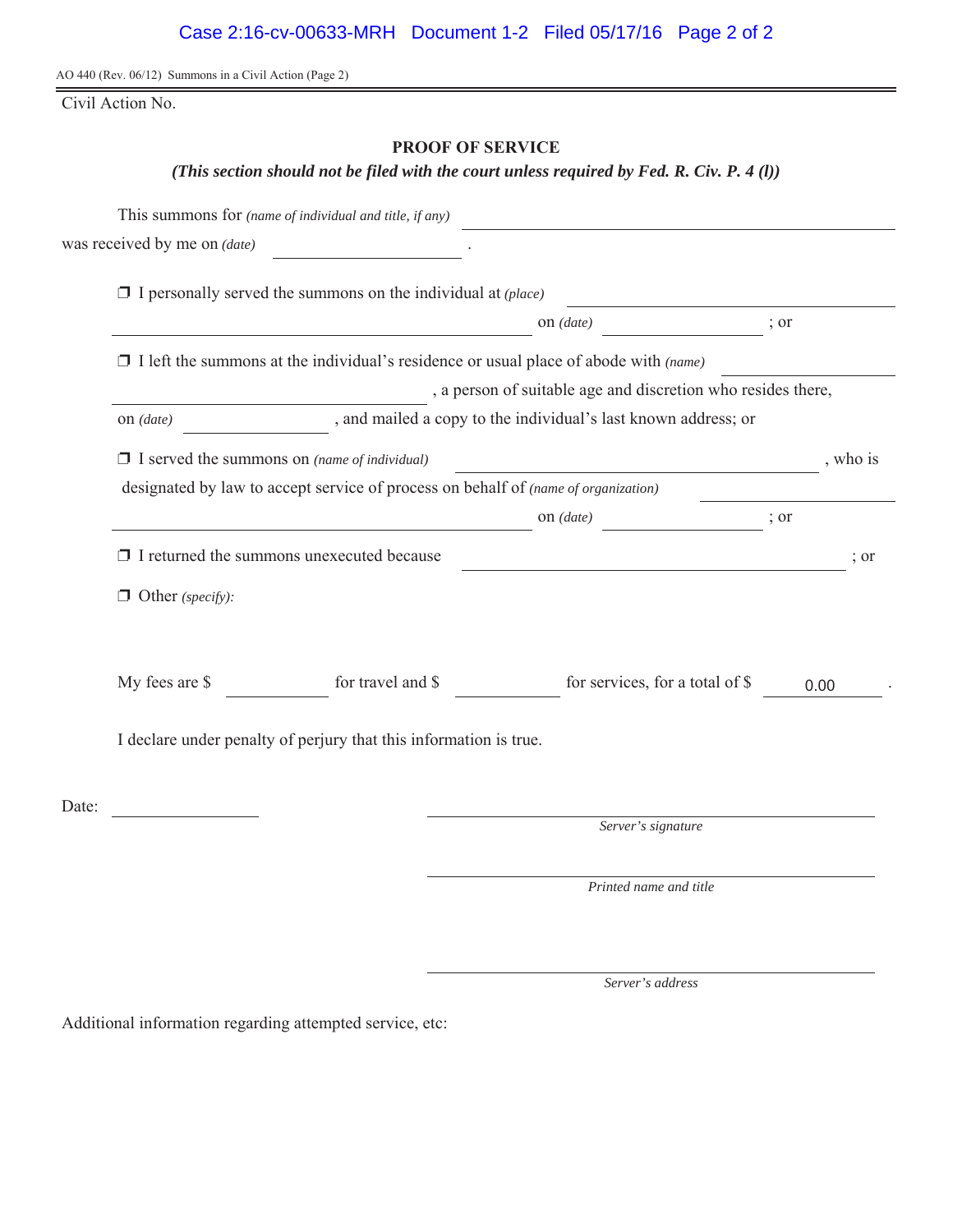Case 2:16-cv-00633-MRH Document 1-3 Filed 05/17/16 Page 1 of 2

AO 440 (Rev. 06/12) Summons in a Civil Action

# UNITED STATES DISTRICT COURT

for the

Western District of Pennsylvania

) ) ) ) ) ) ) ) ) ) ) )

ASHLEY GENNOCK and DANIEL STYSLINGER, individually and on behalf of all others similarly situated

*Plaintiff(s)*

v. Civil Action No.

GENERAL NUTRITION CENTERS, INC., and GNC HOLDINGS, INC.

*Defendant(s)*

### **SUMMONS IN A CIVIL ACTION**

To: *(Defendant's name and address)*

GNC Holdings, Inc. 300 6th Avenue Pittsburgh, PA 15222

A lawsuit has been filed against you.

Within 21 days after service of this summons on you (not counting the day you received it) — or 60 days if you are the United States or a United States agency, or an officer or employee of the United States described in Fed. R. Civ. P. 12 (a)(2) or (3) — you must serve on the plaintiff an answer to the attached complaint or a motion under Rule 12 of the Federal Rules of Civil Procedure. The answer or motion must be served on the plaintiff or plaintiff's attorney, whose name and address are:

> Carlson Lynch Sweet Kilpela & Carpenter, LLP 1133 Penn Avenue, 5th Floor Pittsburgh, PA 15222

If you fail to respond, judgment by default will be entered against you for the relief demanded in the complaint. You also must file your answer or motion with the court.

*CLERK OF COURT*

Date:

*Signature of Clerk or Deputy Clerk*